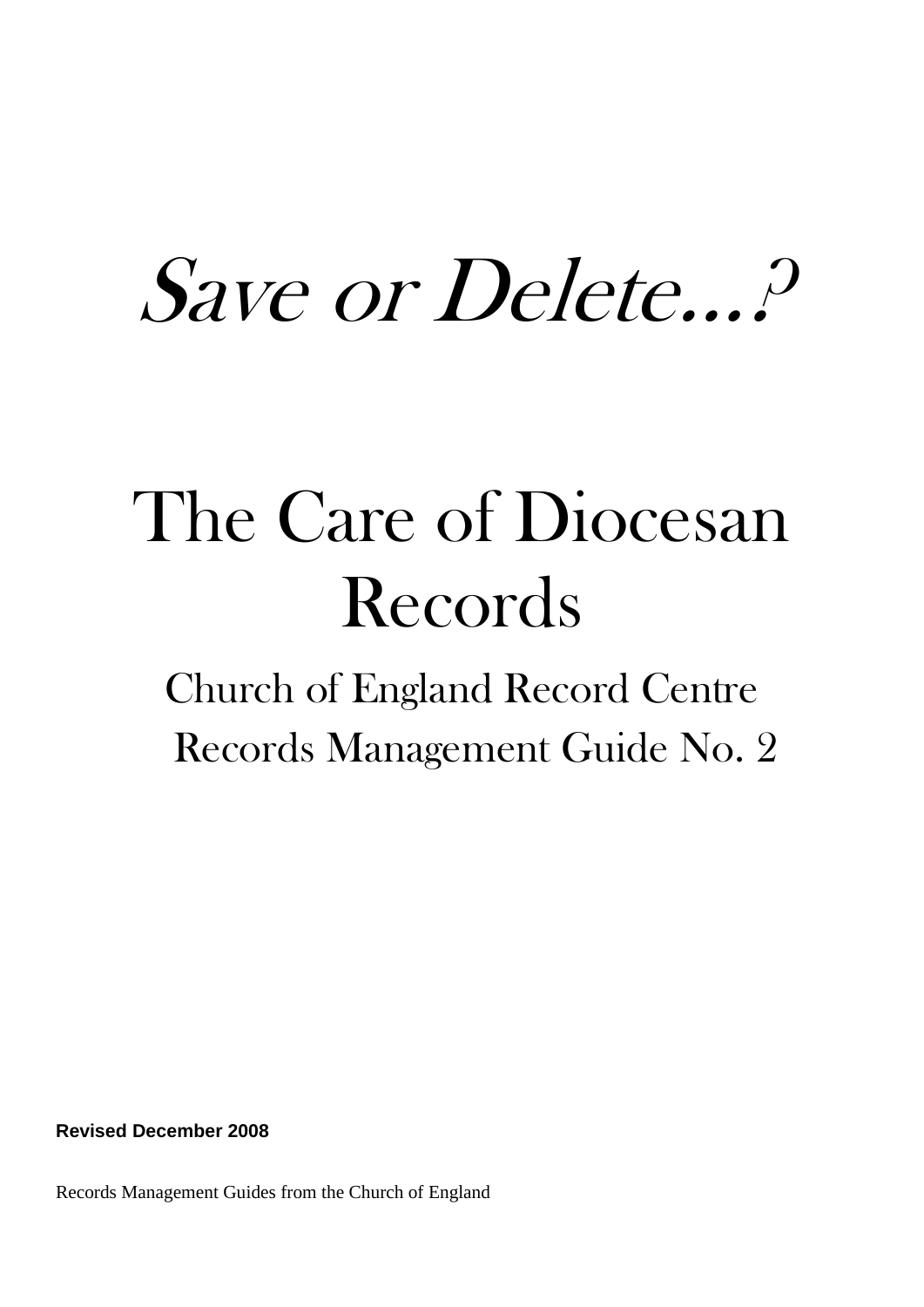#### **Contents**

| $\mathbf{1}$   |      |  |  |
|----------------|------|--|--|
| $\overline{2}$ |      |  |  |
| 3              |      |  |  |
|                | 3.1  |  |  |
|                | 3.2  |  |  |
|                | (a)  |  |  |
|                | (b)  |  |  |
|                | (c)  |  |  |
|                | (d)  |  |  |
|                | (e)  |  |  |
|                | (f)  |  |  |
|                | (g)  |  |  |
|                | (h)  |  |  |
|                | (i)  |  |  |
|                | (i)  |  |  |
| $\overline{4}$ |      |  |  |
|                | 4.1  |  |  |
|                | 4.2  |  |  |
|                | 4.3  |  |  |
| 5              |      |  |  |
| 6              |      |  |  |
| 7              |      |  |  |
| 8              |      |  |  |
| 9              |      |  |  |
|                | 9.1  |  |  |
|                | 9.2  |  |  |
|                | 9.3  |  |  |
|                | 9.4  |  |  |
|                | 9.5  |  |  |
|                | 9.6  |  |  |
|                | 9.7  |  |  |
|                | 9.8  |  |  |
|                | 9.9  |  |  |
|                | 9.10 |  |  |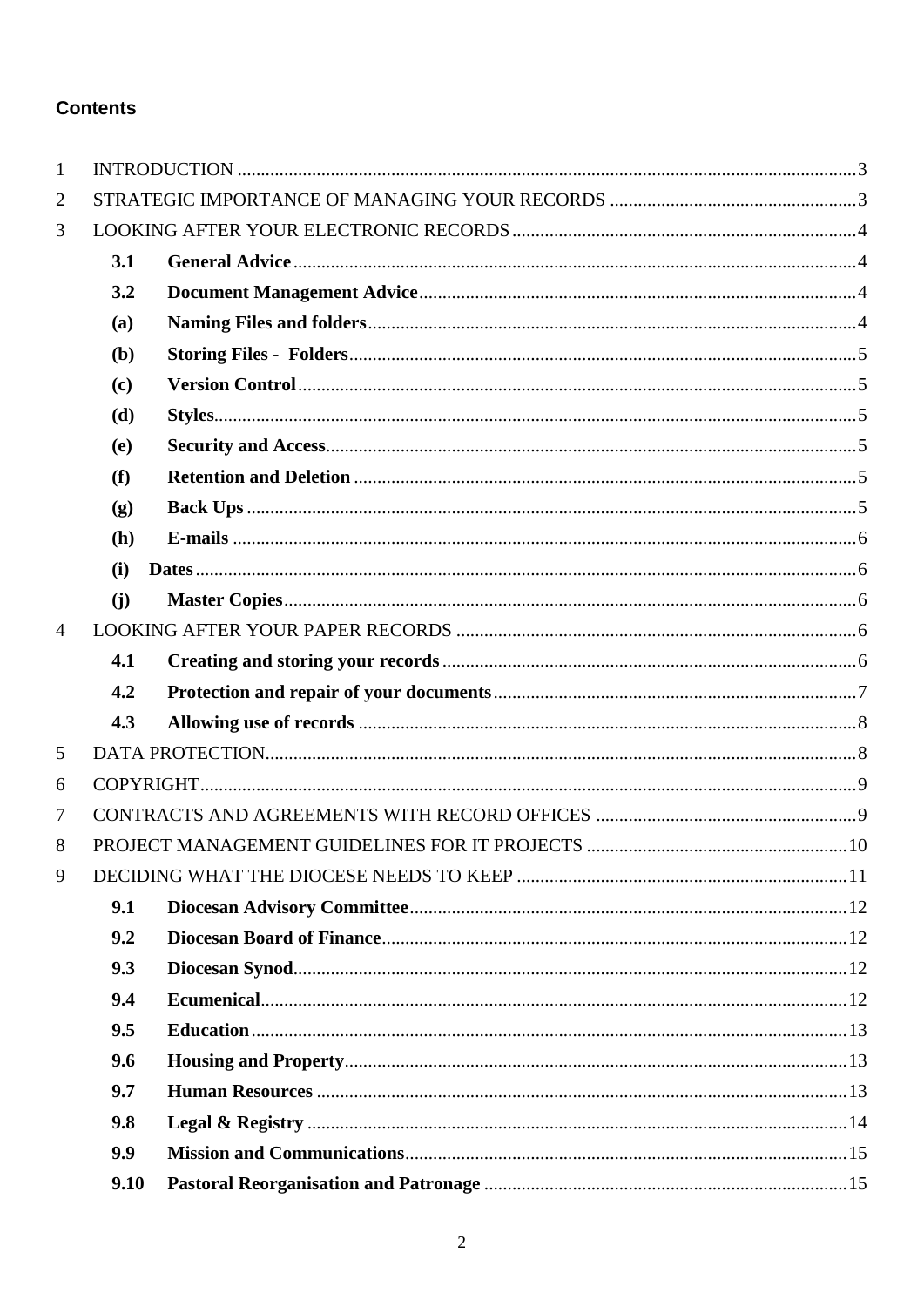| 10  |  |
|-----|--|
|     |  |
|     |  |
|     |  |
|     |  |
|     |  |
|     |  |
|     |  |
| 11. |  |
| 12. |  |

## <span id="page-2-0"></span>**1 INTRODUCTION**

Further copies of these guidelines can be downloaded from our website: [http://bit.ly/1oIdVEg.](http://bit.ly/1oIdVEg) Paper copies are also available from the Church of England Record Centre and details of our address can be found in Section 12.

## <span id="page-2-1"></span>**2 STRATEGIC IMPORTANCE OF MANAGING YOUR RECORDS**

There are a number of reasons why dioceses need to manage their records properly. Many church activities are subject to external regulation, for example in areas of child protection and accounting. This is especially true in the current climate where the volume of records (whether stored in paper or electronic format) can easily become overwhelming.

The primary purpose of managing records is to meet the operational needs of the organisation to enable it to carry out its functions effectively. It is strongly recommended that one member of staff is responsible for coordinating the management of the records created by the diocesan administration and that they liaise with the Diocesan Registry and the Diocesan Record Office (DRO) and can provide a central point of reference for any queries. Consequently good record keeping and ensuring the back up of vital information should form an important part of the diocese's business continuity plan.

The Church also has theological reasons for managing its records. Firstly as a testimony of its various activities as part of its continuing witness to Christians, those of other faiths and those of none. Good record keeping is part of the Church's wider accountability to Society in relation to a wide area of responsibilities examples include demonstrating compliance to child protection regulations and its commitment to preserving its historic churches. The records that are kept ideally should reflect the true complexity and diversity of the Church's activities.

If you have too many records then the important information can get buried; but if you can't find the information when you need it there is little point in keeping it in the first place. On the other hand, if records are destroyed before they need to be, then the diocese may not have the information which is required to deal with issues that arise.

The records created by the diocesan administration are subject to a range of external regulation including the Charity Commission, Office of the Information Commissioner and many pieces of individual legislation. However in several areas of diocesan administration, for example the records created by diocesan outreach activities, there is no formal legislation governing the retention of records and in these cases this guide offers recommended periods of retention.

These guidelines are designed to help diocesan officers to distinguish between the different kinds of records and decide how long and where they need to be kept. The retention periods given in these guidelines are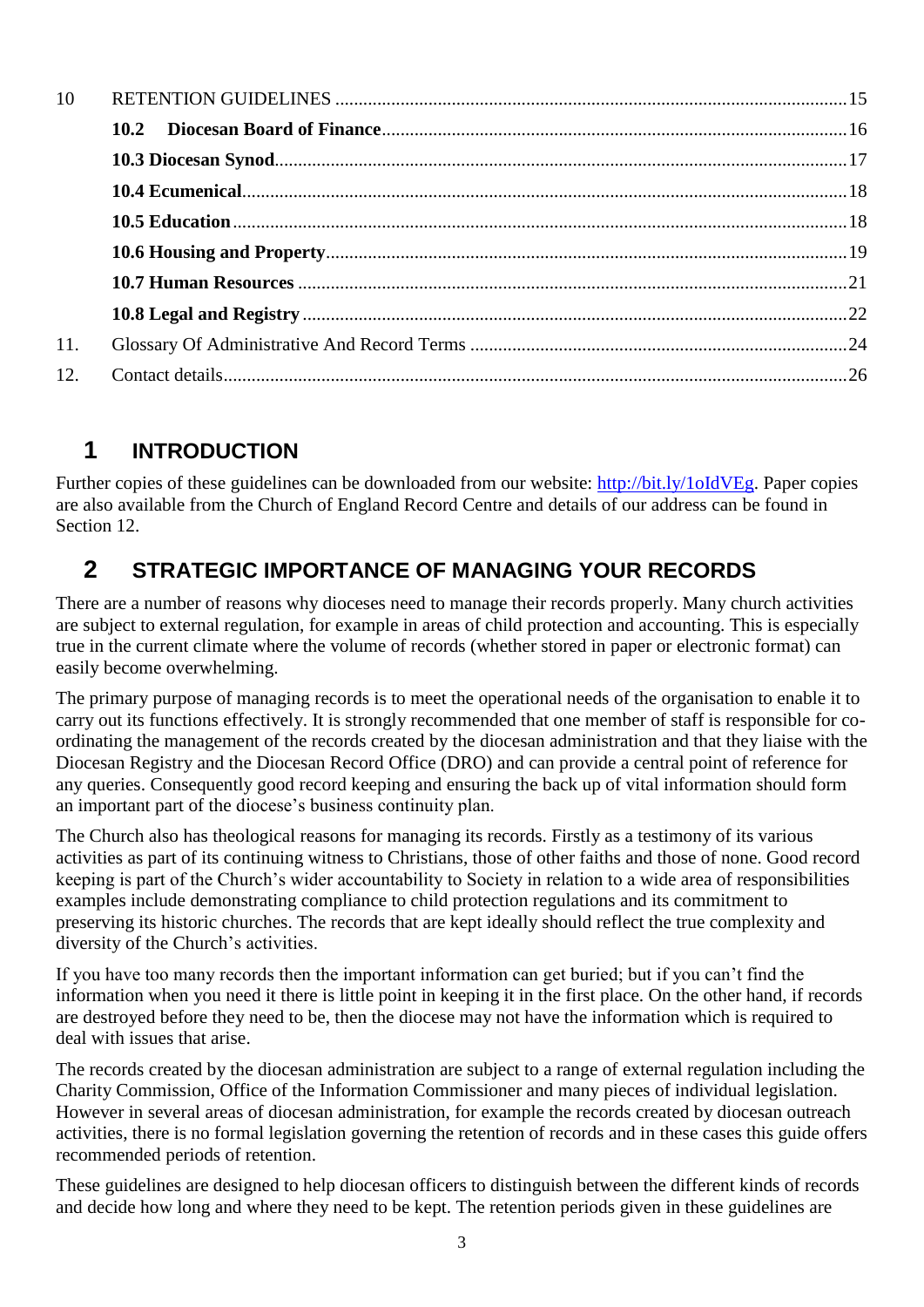based on either on legislation or on recommended good practice. These guidelines should be applied to all records whether in a traditional paper or in an electronic format.

## <span id="page-3-0"></span>**3 LOOKING AFTER YOUR ELECTRONIC RECORDS**

#### <span id="page-3-1"></span>**3.1 General Advice**

Whilst information technology has made diocesan administration much easier electronic records need to be subject to the same rules of management particularly in regard to retention and destruction as traditional paper records.

It is recommended that dioceses routinely tackle the preservation of electronic records which are of permanent historical value. It is not recommended to store such records on magnetic media but only in hard copy format in the absence of a supported electronic archive or document management system. Magnetic media can be corrupted and it is better to capture the permanent copy early on in the life of the document (it is recommended that this is done as soon as the final document has been completed).

Even records stored on CD/R or DVD media can be subject to corruption although this is a better option than many.

It is recommended that all IT systems which are used to create and maintain electronic documents in the course of diocesan administration are backed up on a regular basis. The back ups should be stored securely away from the location of the machine or system on which they were created, ideally in another building or at the least, in a different room in the same building.

All applications should have appropriate virus checking software, especially if documents are transferred between a number of computers.

It is also advisable for the dioceses to ensure that compatibility of existing data is addressed when buying and installing new computer systems. Otherwise significant re-keying or loss of data may occur.

All dioceses now maintain web sites. If the technical expertise is available it is of value to take a snapshot of the diocesan web site twice or three times a year (depending on how frequently the web site is updated). All master documents made available via the web site should be captured in hard copy format in the same way as other records stored on magnetic media.

#### <span id="page-3-3"></span><span id="page-3-2"></span>**3.2 Document Management Advice (a) Naming Files and folders**

All documents (e.g. a report or spreadsheet or powerpoint presentation) in Microsoft Office called "files" and are stored in "folders". You should have a clearly structured arrangement of all your folders which is fully documented. You can give names to files and folders and the combination of file and folder name should clearly indicate the subject content. For example:

Minutes - name of the group or committee and meeting date in a recommended format (yyyy.mm.dd) e.g. "DAC Minutes 200708.doc" or "DBF minutes 200802.doc"rather than "May.doc". Having year then month in number format in the file title means any file list on screen will be in a helpful and logical order. Store minutes in appropriately named folders e.g. DAC Minutes 2007 or DBF Minutes 2008.

Reports – name of the report, date and version umber if applicable e.g. "Diocesan Board of Finance Annual report 2007.doc.v1"

Filenames – add the filename and filepath to the footer of every document you create once it has been saved, to enable anyone with a paper copy to identify what it is and where the electronic copy can be found.

Folders should carry a readily identifiable name that indicates their purpose. The default should always be to put documents into global or shared folders and have a clear policy on folder names.

Consider:

Is there a recognised term for the subject? Use this for preference.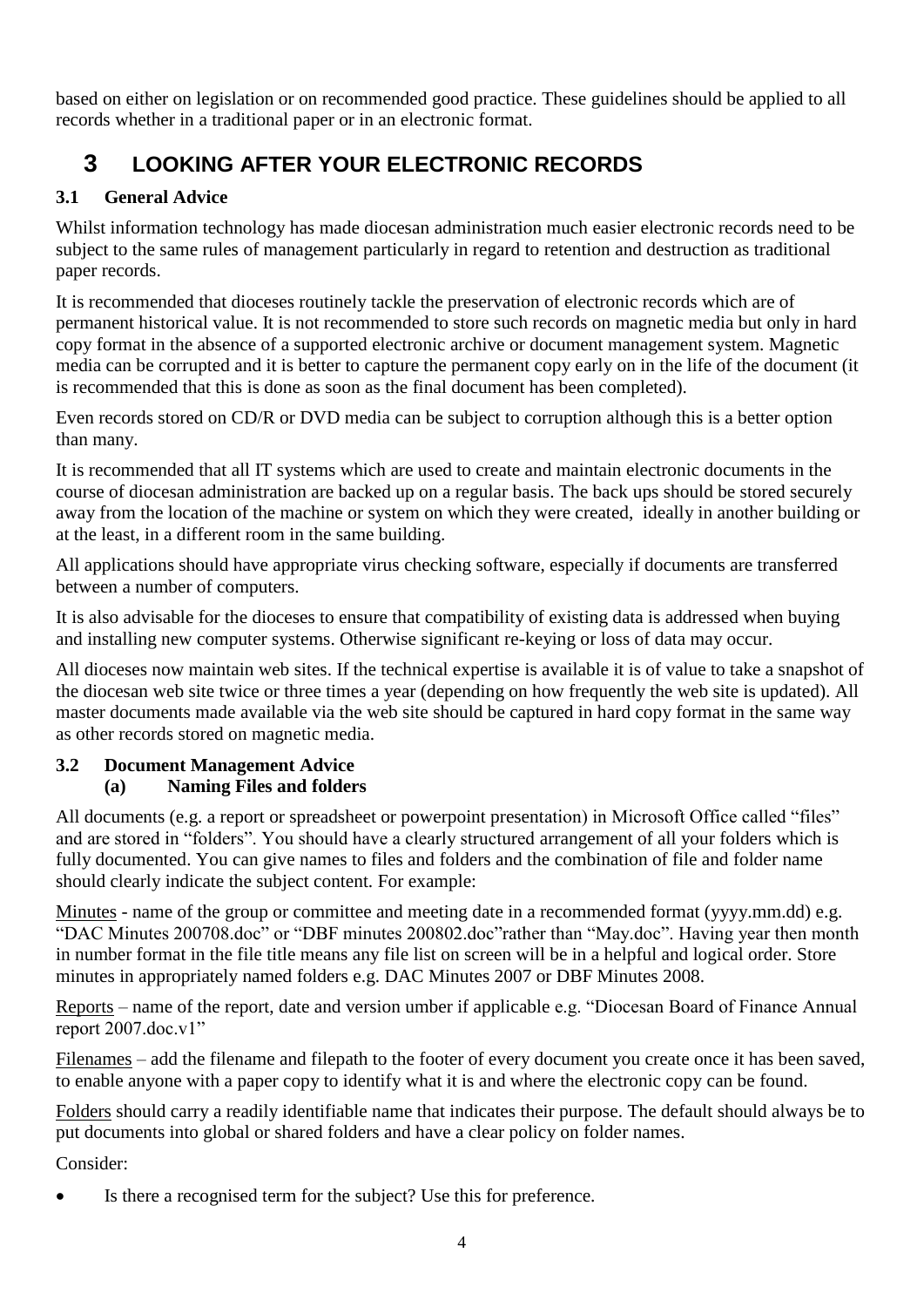- Is the term likely to be recognised in the future? Try not to use current buzz words which may have passed out of use in the future when the folders have not.
- Try not to use abbreviations unless they are very obvious.
- Can a complete newcomer understand the subject from the folder name and find the information quickly using the folder name?

#### **(b) Storing Files - Folders**

<span id="page-4-0"></span>Within shared drives create individual folders for each activity or function. If there are lots of files in a folder it can be hard to find specific information. Use additional folders to structure this as a hierarchy – general activities first, then more specific folders and files as you move down the hierarchy. If you already have a paper filing structure that people are familiar with then look at replicating that for your shared folders rather than trying to create something new. Put yourself in the shoes of someone trying to find a document in the future who is not familiar with the files: what folder and file titles will make it easiest for them to find the right document or file?

#### **(c) Version Control**

<span id="page-4-1"></span>Where a document goes through a number of changes and earlier copies are kept, it is essential that version control be applied. This can be of two types.

- Version 0.1, 0.2 where small changes are being made to an existing document.
- Version 2, Version 3 Final where a major revision is made and a new revised version will replace an earlier version.

Doing this will make it easier to track changes as a document develops. The version information should appear in the file name and on the front page of the document (e.g. Mission Policy – Version 3 Final – 2006). Consider whether you want to retain or delete earlier versions. If a version represents a significant change in policy, thought or expression from its predecessor, and vice versa it should be retained.

#### **(d) Styles**

<span id="page-4-2"></span>Always structure documents using Word styles. They make it easy to format documents and maintain consistency throughout them, particularly standard ones such as letters, reports, minutes etc and enable simple shared reviewing and editing as everyone uses the same formatting and structure. Document sharing e.g. for comment and editing, is much easier to achieve in Word 2003 and later versions by using the "Routing" feature.

#### **(e) Security and Access**

<span id="page-4-3"></span>The greatest risk to your records is misplacement, loss and unauthorised access. Consequently it is vital that you properly control access to and use of your records. Store documents on shared drives so that they can be readily accessed by colleagues – better one copy in a shared drive than several all in personal drives or folders. Where necessary, access to shared folders can be limited to those who have a need to access the contents. This can be done on a folder by folder basis. Alternatively an individual document can be password protected; though if you forget the password, recovering the contents may be extremely difficult.

#### **(f) Retention and Deletion**

<span id="page-4-4"></span>Shared folders are just like filing cabinets – they take up space and cost money. The difference is that you cannot see the space – but you still need to clear them out and weed them in exactly the same way you would a filing cabinet. You need to have a clear policy on what you keep and for how long. For specific guidance about the retention or disposal of records not included in this guide and in the absence of a diocesan policy, please contact the Record Centre for further advice, Tel. 020 7898 1030 or e-mail: [archives@churchofengland.org.](archives@churchofengland.org)

#### **(g) Back Ups**

<span id="page-4-5"></span>It is essential to make regular back ups and anything saved to a shared folder on your servers is usually backed up regularly by your IT department and can be recovered in the event of a problem with your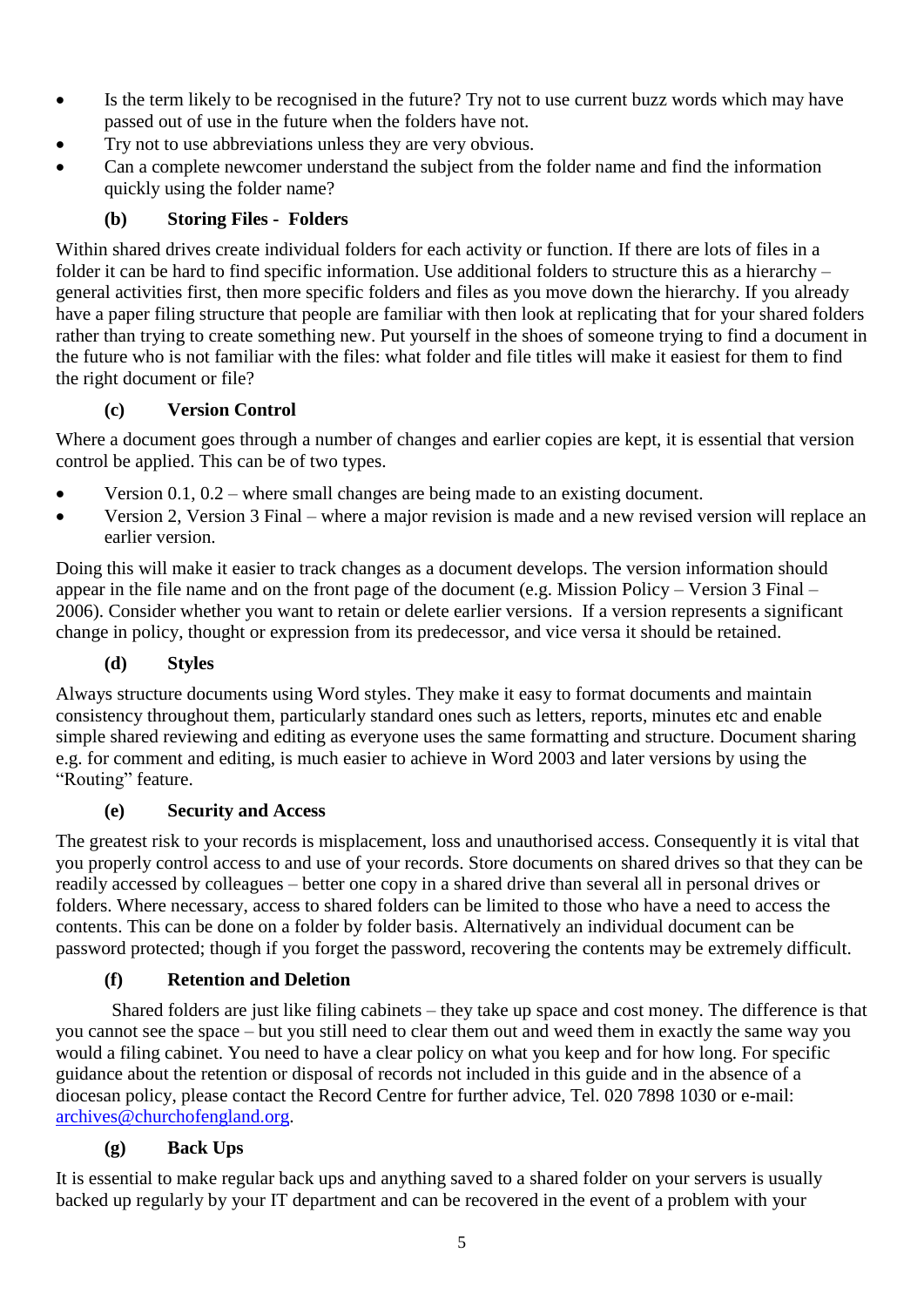systems. Avoid saving only onto local (i.e. C or D) drives or plug in drives such as memory sticks or flash drives – it isn't safe or secure! Obviously this will sometimes be unavoidable – so do transfer files to a shared folder on the server as soon as possible.

#### **(h) E-mails**

<span id="page-5-0"></span>Naming email – always use the "subject" box to give a proper title to the email that describes what it is about. Limit each email exchange to one clear subject wherever possible – do not reply to a previous email to start a new topic, instead start a new email with its own clear subject heading.

Saving email – Work related e-mails you need to keep as part of the corporate information of the diocese should be treated in the same way as any other electronic or paper record and stored in a way that provides security and access to those who need it.

Saving emails can be done in two ways –

a) within Outlook as a "live" email. While this retains the flexibility of access and use - you can forward it, reply etc. and can store emails in various sub-folders the disadvantages are that they are only accessible to you, unlike information stored in shared folders and will over time clog up your email inbox making it harder to manager the information. Email is also not a satisfactory means of long term storage of important information.

b) Outside of Outlook. Content of emails that need to be saved longer term can be stored outside the email system by saving the email in message file (use the "save as" option and choose "Outlook Message Format" in the save as type field) in a shared folder under the appropriate subject heading – this saves the email text as a document with the to/from/date details intact and allows it to be stored with related documents. The actual email can then be deleted. In a Microsoft Windows environment, such e-mails can be simply dragged from Outlook to the appropriate folder.

A 'print to file' policy for e-mails is not recommended. While a record is retained the original format is not preserved, its flexibility and usability are much reduced and their content can only be shared in essentially electronic working environment by being scanned back into an electronic system.

#### **(i) Dates**

<span id="page-5-1"></span>Always date documents. Do not use the "date" field option as it enters the current date and automatically updates every time the document is opened.

#### **(j) Master Copies**

<span id="page-5-2"></span>The master copy of any document or file should be the creating department or the main contributor to its creation. Decide who is the master copy owner – they are responsible for ensuring a complete set of records e.g. of a series of meetings, so that the organisation has a set so that everyone else can dispose of theirs and not have to keep their own duplicate copies. This applies to paper as well as electronic records.

## <span id="page-5-3"></span>**4 LOOKING AFTER YOUR PAPER RECORDS**

#### <span id="page-5-4"></span>**4.1 Creating and storing your records**

Taking trouble from the moment records are created is always important. It is useful to give some thought as to the length of time which a record will need to be retained. These guidelines together with the retention schedule in section 10 can be useful. If a record is likely to be retained permanently (for example, it is of historical or legal value) it may be appropriate to use an archival quality paper, to avoid the use of post-it notes on the text, to use brass paper clips or brass staples for securing papers, not to use self-adhesive tape to "mend" papers and not to use tippex on documents. All these precautions will extend the life of the record.

However, it would be an over-reaction (not to mention expensive) to apply these guidelines to routine financial information, for example, or general correspondence files which will be retained for much shorter periods of time.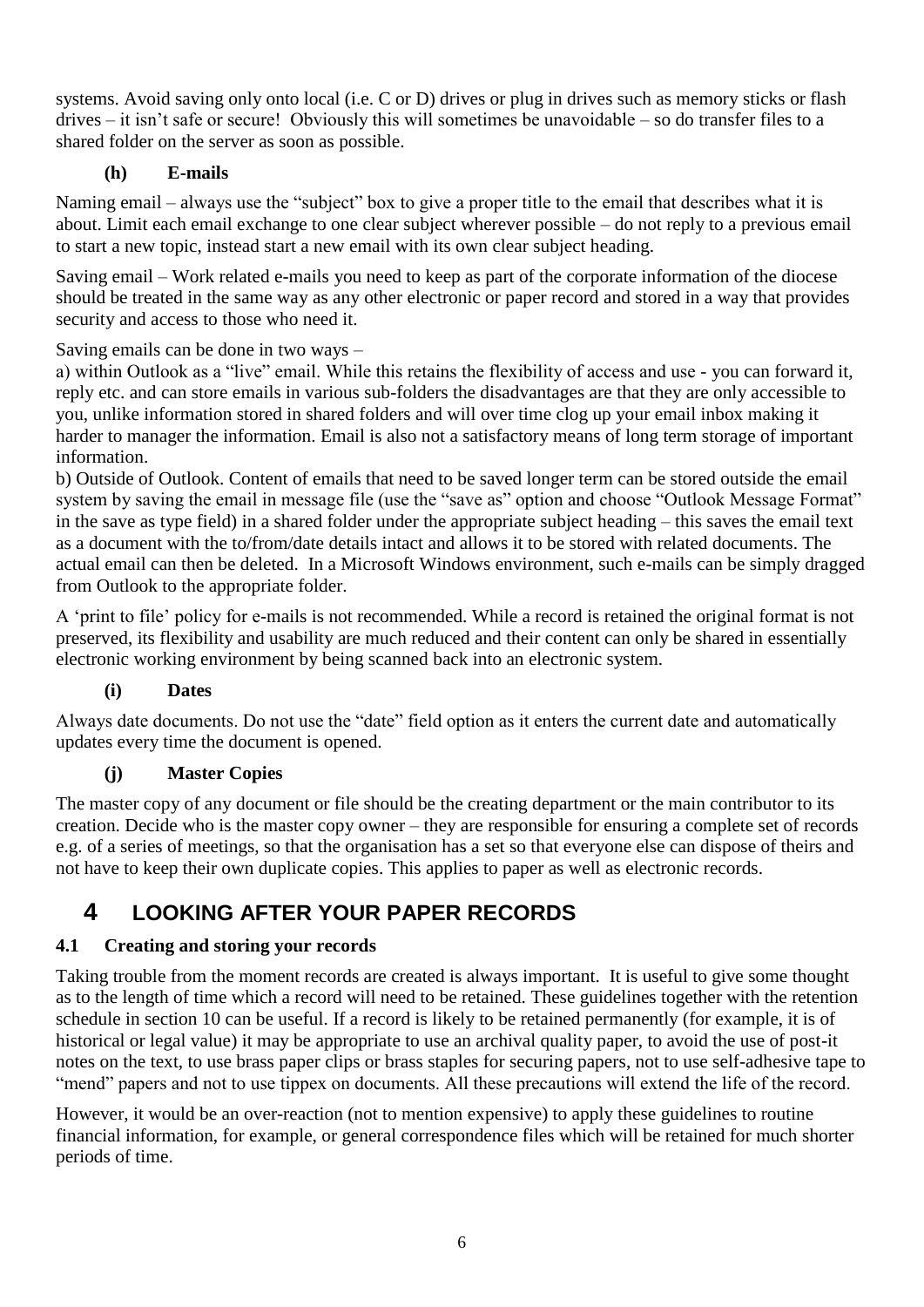#### **Good Practice**

Avoid using brown paper, envelopes or newspaper for wrapping up records. Coloured or recycled paper is not suitable for records which are likely to be retained as permanent archives, and good quality pen ink should be used in preference to pencil or ballpoint pen.

Avoid metals that can rust in all clips, pins, staples, tags and containers. Many metals corrode and cause damage to documents. Brass, plastic and other non-rusting paper clips can be obtained. When tying bundles use white tape rather than string, and string rather than rubber bands, which perish and damage paper. Wrap bundles in strong white paper before tying. Keep documents free from dust, grease and other foreign substances.

#### **Storage**

Registers and other vital documents should be stored in a safe or in lockable fire resistant filing cabinets which should be located in a secure, cool and dry place. Avoid basements and attics for this purpose as these are likely to suffer from dampness or high temperatures. However, the records should not be stored in the same place as stationery and general office supplies but in clearly designated areas from which they can be easily retrieved and where they can be safeguarded from fire, flood, theft or unauthorised access.

Make sure that documents are protected from immediate contact with metal, in cupboard walls, shelves, trays and the like. Make sure that the records are packed in boxes rather than plastic bags. Plastic bags prevent air circulation and can also give off gases harmful to paper.

Do not place documents at floor level or where leaking water pipes could cause damage. If the area is prone to floods, store well above the known highest flood level.

Check all electrical circuits have been tested during the last two years. Keep a carbon dioxide fire extinguisher nearby. Use a liquid fire extinguisher only in the last resort.

If you need advice about storing diocesan records or about the environmental conditions in which your records are currently stored please contact your local DRO.

As part of the business continuity planning it may be worth considering have a contract with a document salvage company for the recovery of records in the aftermath of a major incident such as a flood or fire.

Faxes on thermal image paper fade rapidly and the chemicals present in many fax papers cause discolouration in adjacent papers- these should be replaced if not on plain paper then with photocopies at the earliest opportunity.

Advice about appropriate conditions for the storage of records can be found on the University of Edinburgh Records Management Section website:

[http://www.recordsmanagement.ed.ac.uk/infostaff/rmstaff/recordstorage/recordstorageareas.htm.](http://www.recordsmanagement.ed.ac.uk/infostaff/rmstaff/recordstorage/recordstorageareas.htm)

#### <span id="page-6-0"></span>**4.2 Protection and repair of your documents**

Records face deterioration through the direct impact of fire and flood, but usually much more so from more indirect causes such as aging of their component materials and from inappropriate handling. This section sets out the steps you can take to protect your records and if necessary where you can seek advice and help.

If the documents are in a poor condition, or in case of damage by fire or flood, get in touch with the Diocesan Record Office (the "DRO") as soon as possible, where they will be able to offer advice and assistance. Protect damaged documents first with white blotting paper, and then place them within folders. Do not bring any abrasive material such as metal bulldog clips into immediate contact with a fragile document. Do not attempt to dry sodden documents. Store them in a plastic bag in a domestic freezer until advice is available from the DRO or document salvage company.

Do not attempt any type of repair. Repairs need to be carried out under the direction of those with professional expertise. Materials likely to be at hand, such as mass-produced gum or glue, and the transparent self-adhesive strips intended for packages and parcels, and also said to be suitable for repairing printed books, must not be used on any documents, for they themselves in time cause damage.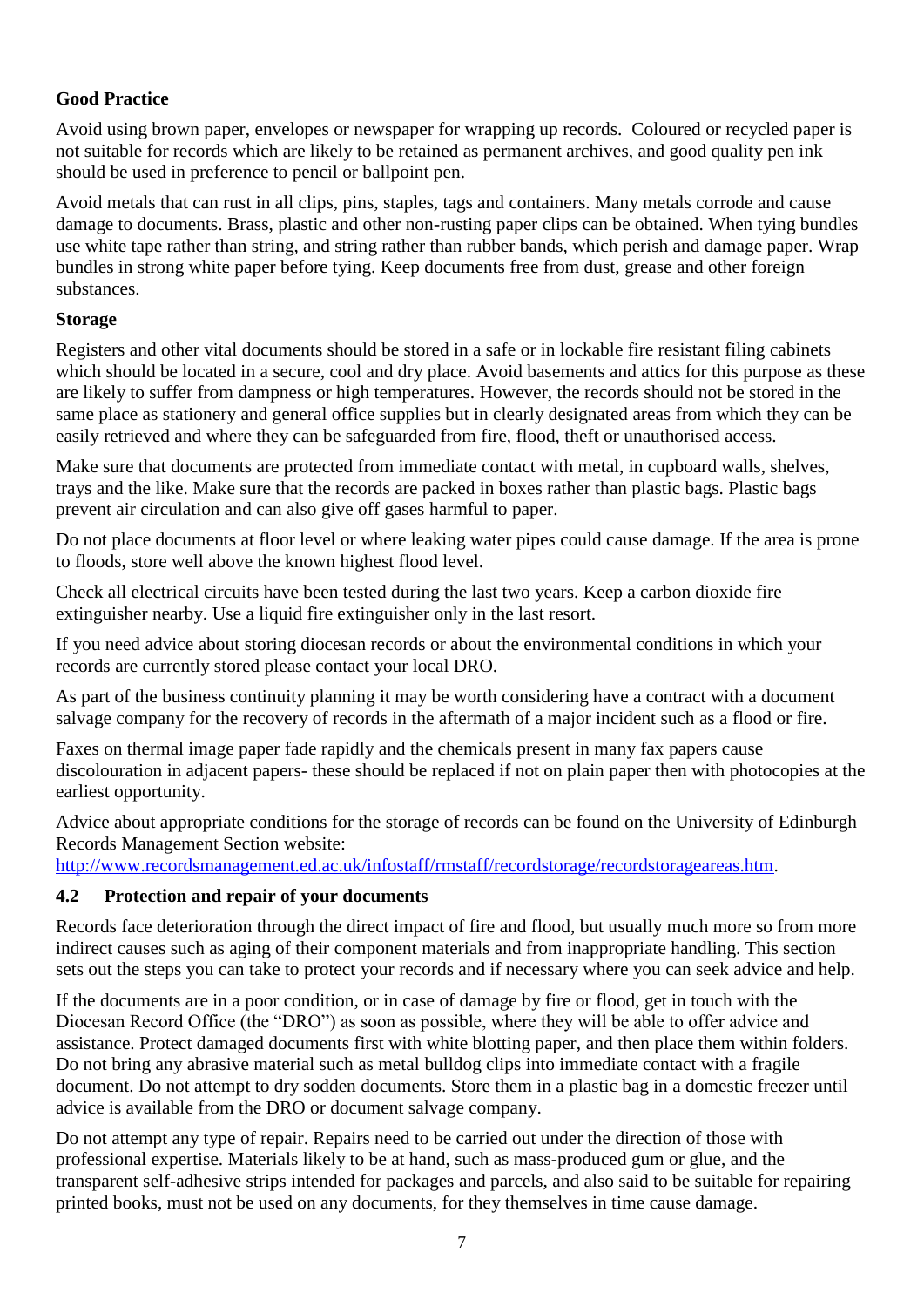If a document is damp and smells of mould, isolate it and place it in a natural current of cold dry air. Seek advice as soon as possible, as the mould may still be active. For general advice on conservation see the National Archives web site:<http://www.nationalarchives.gov.uk/preservation>

#### <span id="page-7-0"></span>**4.3 Allowing use of records**

To avoid blots and smudges which can obscure the original text, make sure that no-one who uses core records for research purposes uses anything but a soft-leaded pencil. It is also important that no one using core records for research purposes, eats, drinks or smokes whilst anywhere near your records and that any notebook, laptop or writing paper is not put on top of the records. Encourage the use of reading aids such as foam wedges and weights. Researchers need to be directly supervised to avoid the risk of damage or loss.

## <span id="page-7-1"></span>**5 DATA PROTECTION**

The purpose of the data protection legislation is to prevent wrong decisions about people being based on inaccurate data and unauthorised use of personal information. The Data Protection Act 1998 (the "1998 Act" give individuals the right to know what information is held about them and provides a frame work to ensure that personal information is handled properly.

All dioceses collect personal information. They are subject to the 1998 Act and the DBF and the bishop, as data controllers, must notify the Information Commissioner (ICO), of the personal data that they hold in electronic format. Failure to notify (unless specified exemptions apply) is a criminal offence. Notifications are required to be renewed annually and this can be done online and a fee of £35 is charged.

Dioceses are subject to the eight data protection principles and must manage all personal data against these principles:

1. Personal data shall be obtained and processed fairly and lawfully.

2. Personal data shall be obtained only for specified and lawful purposes and shall not be used for any other purpose.

3. Personal data should be adequate, relevant and not be more than is necessary to complete the task for which it was collected for. However, keeping records for historical and research purposes are a legitimate reason for keeping records.

4. Personal data shall be accurate and, where necessary, kept up-to-date.

5. Personal data should not be kept for longer than is necessary for completion of the task it was collected for.

6. Personal data shall be processed in accordance with the rights of data subjects under the Data Protection legislation.

7. Personal data should be kept securely and safely with appropriate technical and organisational measures being taken against unauthorised or illegal processing, accidental loss or destruction of personal data.

8. Personal data shall not be transferred to a country or territory outside the European Economic Area, unless that country ensures an adequate level of protection of the rights of data subjects.

The implication of these principles is that organisations should have procedures in place to cover the review of personal information held on files and databases. This means organisations must assess how long they need to keep information for, the purpose for which they are holding it and when it will be destroyed.

The 1998 Act also provides individuals with important rights, which include the right for individuals to find out what personal information is held on computer and in most paper records.

Should an individual or organisation feel they're being denied access to personal information to which they are entitled, or feel their information has not been handled according to the eight principles, they can contact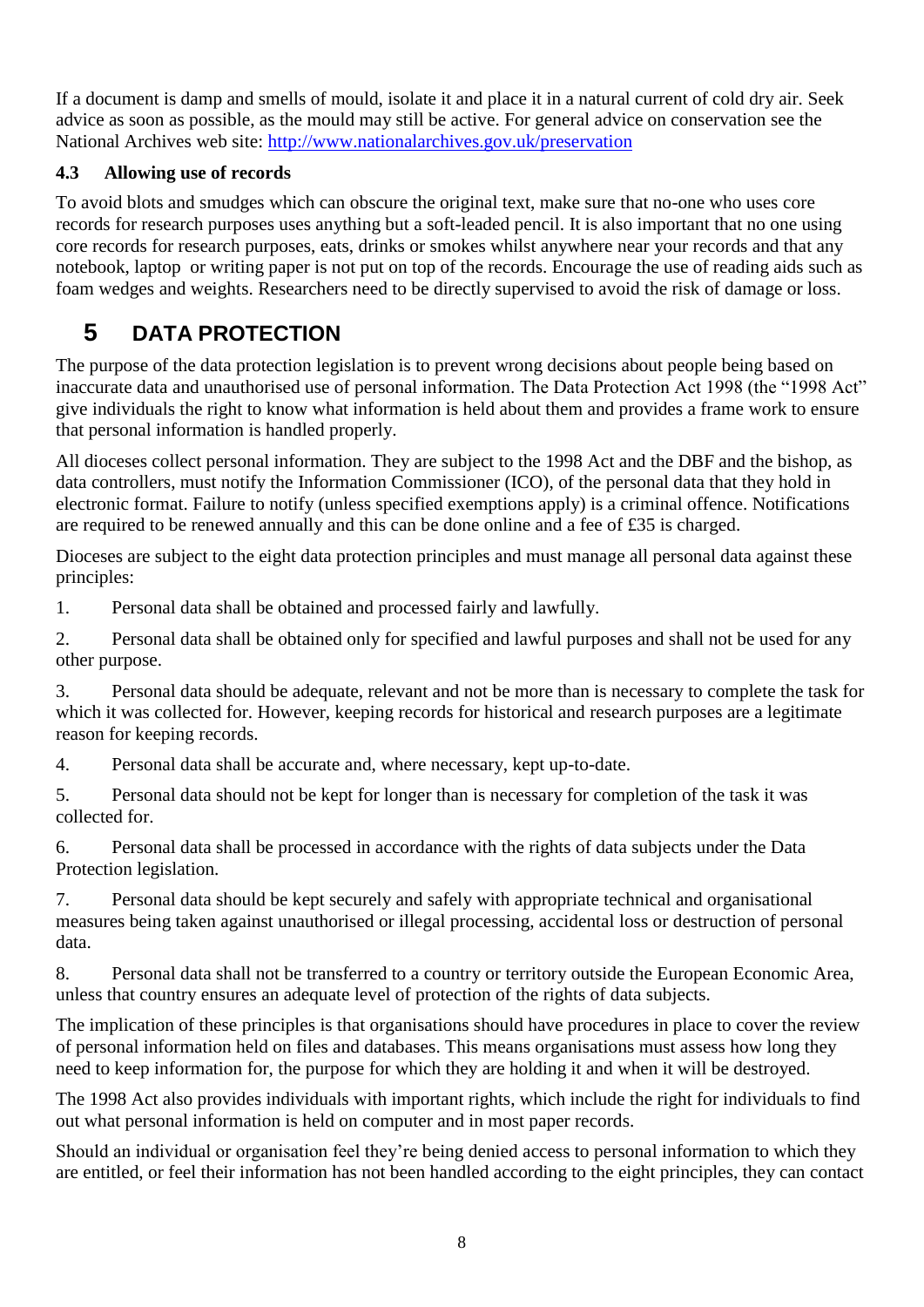the Information Commissioner's Office for help. Complaints are usually dealt with informally, but if this isn't possible, enforcement action can be taken.

Further information can be found on the Information Commissioners web site: [http://www.ico.gov.uk](http://www.ico.gov.uk/)

## <span id="page-8-0"></span>**6 COPYRIGHT**

Copyright protects the physical expression of ideas, in general, it protects, it protects the maker of a work from appropriation of their labours by another. As soon as an idea is given physical form, e.g. a piece of writing, a photograph, music, a film, a web page, it is protected by copyright. There is no need for registration or to claim copyright in some way, protection is automatic at the point of creation. Both published and unpublished works are protected by copyright for a specified period, typically 70 years from the date of publication or the death of the author.

Copyright is normally owned by the creator(s) of the work, e.g. an author, composer, artist, photographer etc. If the work is created in the course of a person's employment, then the copyright holder is usually the employer.

Copyright is a property right and can be sold or transferred to others. Authors of articles in academic journals, for example, frequently transfer the copyright in those articles to the journal's publisher. It is important not to confuse ownership of a work with ownership of the copyright in it: a person may have acquired an original copyright work, e.g. a painting, letter or photograph, but unless the copyright in it has expressly also been transferred, it will remain with the creator.

Copyright is regulated by law, the principal statute in the UK being the Copyright Designs and Patents Act 1988 (CDPA). (amended on a number of occasions since coming into force on 1 August 1989). In addition the law relating to copyright has been affected by various statutory instruments. including the Copyright and Related Rights Regulations 2003 which incorporated into UK law the changes required by the EU Copyright Directive.

Copyright law grants to copyright holders certain exclusive rights in relation to their works. They have the right to: copy a work, issue copies to the public, perform show or play it, make adaptations or translations. They also have the right to prevent:

- others communicating a work to the public by electronic transmission, e.g. broadcasting it or putting it on a website.
- others making available to the public a recording of a performance by electronic transmission, e.g. putting it on a website.

The law provides certain ways in which copyright works may be used without the need to first obtain permission from the copyright holder(s) - these include, fair dealing, library privilege, copying for examinations and copying for instruction. Copyright licenses permit copyright works to be copied and used in various ways. Otherwise, written permission must first be obtained from a copyright holder before their work is used or copied. Infringing the rights of copyright holders may be a criminal offence and/or cause them to sue for damages.

As a result of certain international treaties and conventions, works produced in many other countries have the same copyright protection in the UK as those created here. For further information, see Intellectual Property Office website: [http://www.ipo.gov.uk](http://www.ipo.gov.uk/)

## <span id="page-8-1"></span>**7 CONTRACTS AND AGREEMENTS WITH RECORD OFFICES**

The more historical records of the diocese will be deposited with the Diocesan Record Office (DRO) usually administered by the local authority. In some dioceses there may be more than one DRO. Historically arrangements between individual dioceses and their DRO have been regulated by local agreements of varying degrees of formality ranging from informal understandings through to formal signed agreements.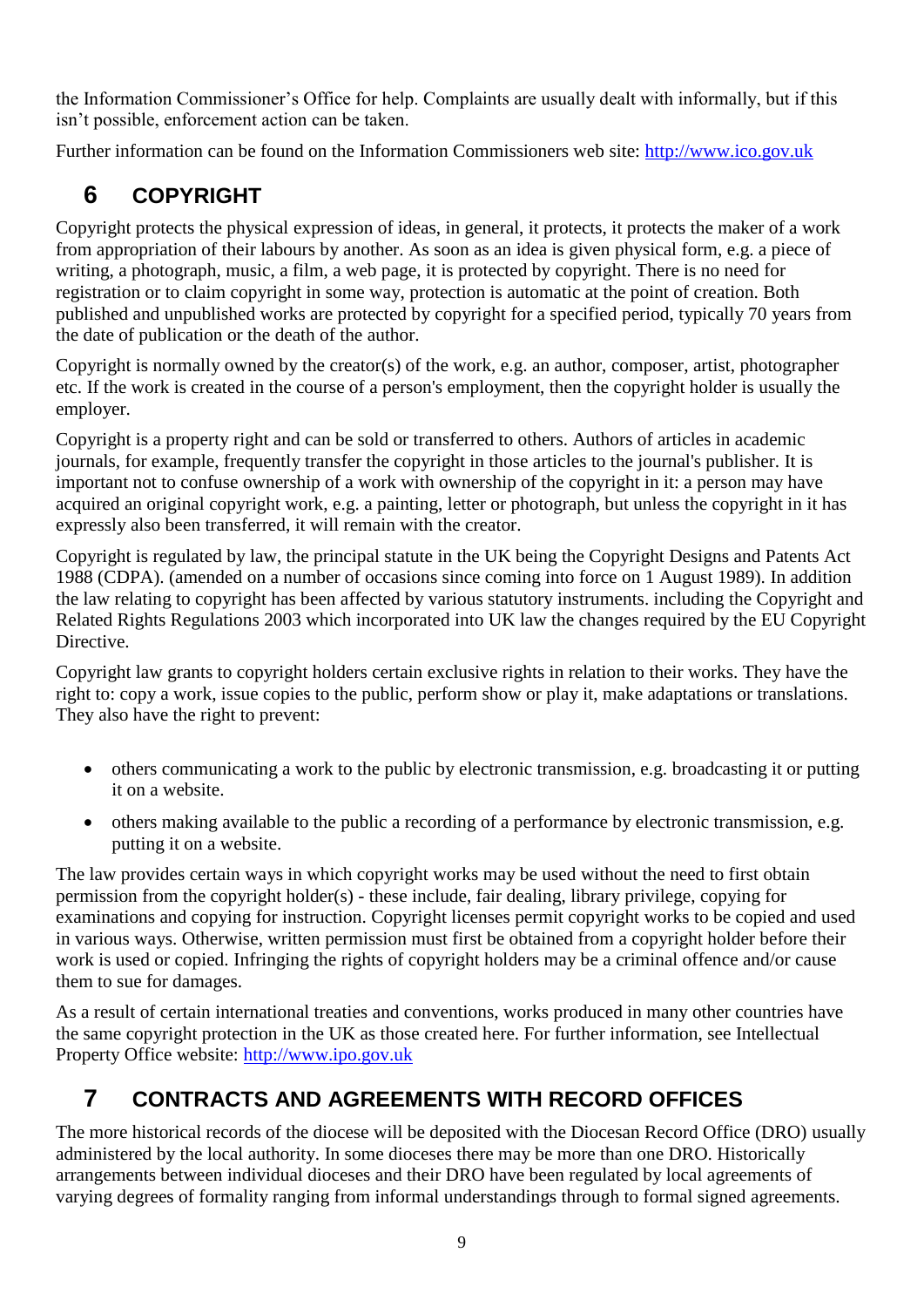Such agreements, however informal or formal usually relate to the deposit of parish registers and records under Section 7 of the Parochial Registers and Records Measure 1978 (the "1978 Measure").

Whatever the nature of an agreement with a DRO it should be reviewed periodically and the agreement should cover the following areas:

- Definition of the parties, area and subject of the agreement including whether the agreement relates solely to parish records deposited under the 1978 Measure or diocesan records or both.
- Ownership of records deposited with and held by the DRO, including copyright status.
- Public access arrangements for records transferred as archives and the confirmation of any necessary closure periods for sensitive material.
- The scope and standards of professional archive services being provided by the DRO including delegating powers of appraisal to the staff of the DRO (e.g. can the DRO decide to destroy material; can it digitise and commercially exploit material; and how is access managed and decided upon).
- Procedures for the temporary and permanent withdrawal of archive material.
- Any financial arrangements that may be agreed.
- Provision of arbitration procedures in the event of dispute (The National Archives is willing to be named as an independent source of conciliation between the parties but cannot offer formal binding arbitration in any such dispute over the terms of an agreement).

A model template for such an agreement is available from application from the Church of England Record Centre.

## <span id="page-9-0"></span>**8 PROJECT MANAGEMENT GUIDELINES FOR IT PROJECTS**

Increasingly the main format for records will be electronic and often using specialist software sometimes specifically developed to meet the requirements of the diocesan administration. The following questions provide a brief check list of issues to consider when planning for an IT project (or indeed for any large scale project). This does not aim to be a comprehensive list (it does not for example include anything about tendering, contracts, or penalty clauses) but it does highlight the major factors to consider in managing and delivering projects.

- 1. What function(s) are you are trying to deliver and/or what problems are you trying to solve?
- 2. How critical is this? What is the risk or impact of not going ahead? It may be that the risk of not going ahead is more acceptable than the cost of the alternative.
- 3. What is the level functionality you need to be able to deliver work towards this not back from a solution! List the functions or "requirements" and rate them from "essential" to "nice to have". Check that requirements are genuine needs and not just carrying forward workarounds from old systems or practices. Time invested at this stage in consulting widely and getting sign up is immensely valuable.
- 4. How can you achieve these requirements assess each option (or for IT projects the package) against your essentials and "nice to have" to decide which most closely matches your needs.
- 5. Has someone else focused on and achieved the required level of functionality such as another diocesan office? In other words, don't reinvent the wheel - if someone else already has the solution then consider using it.
- 6. Compare any option with 'do nothing' as a useful benchmark.
- 7. Now that you know what you want to do and what it is going to achieve, write a clear specification. Make sure that it is unambiguously clear about what is to be achieved, how it will be achieved, who by, and at what cost so that all parties are in agreement at the outset. Be clear about governance - who is responsible and who has what authority to make decisions.
- 8. Cost the various options including 'do nothing'. Be aware that all projects are essentially a combination of quality, cost and time to achieve benefits. Any of these - quality, cost, time can be altered but will always impact on the other two (e.g. less time  $=$  more cost; less cost  $=$  lower quality).
- 9. Establish the pay back for each option, not forgetting to include the ongoing costs for example in licences for an IT package.
- 10. Make the decision in line with the authority agreed at point 7.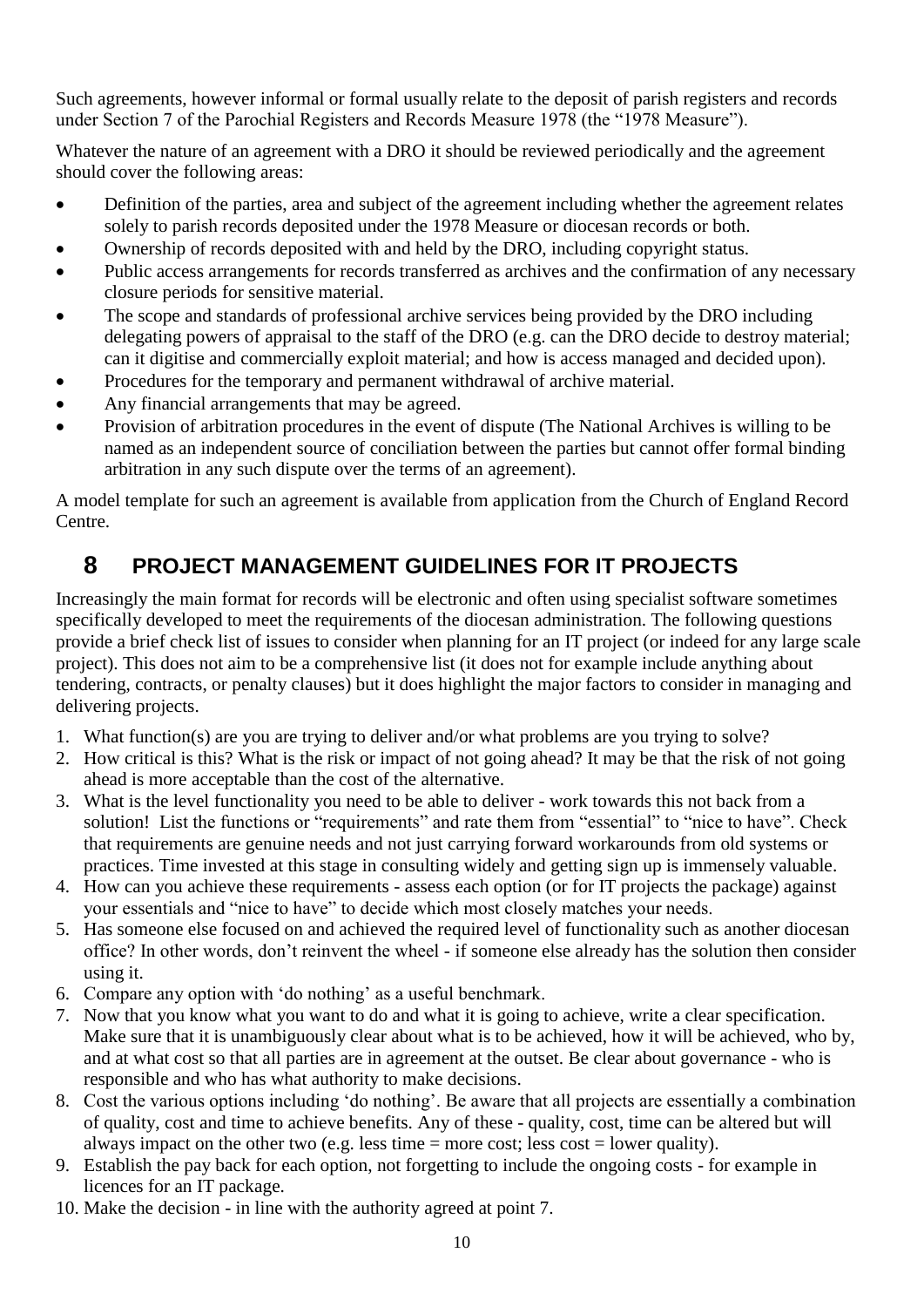Support the implementation with a project scope with specific, measurable, achievable and realistic and timetabled (SMART) objectives. Agree how those doing the project will report back on progress against these objectives to those who are governing and paying for the project.

Further Resources: the following two books may be useful, though there are many more on the topic of projects and project management:

Managing Successful Projects with Prince 2. Publisher: Stationery Office Books; 5Rev Ed edition (31 May 2005) ISBN-10: 0113309465

Project Management for Dummies Publisher: Wiley; 2nd edition 2007 ISBN-10-0-470-04923-5

There is also useful advice on the following UK Government website including their own checklist of success factors for IT Projects: <http://www.egov.dpc.wa.gov.au/index.cfm?event=projectsBetterPracticeFramework#Business>

## <span id="page-10-0"></span>**9 DECIDING WHAT THE DIOCESE NEEDS TO KEEP**

#### **The retention advice made in this section is given in Section 10.1 – 10.10 in the form of a schedule and follows the same order of record groups.**

Although many records will be of little or no historical value, it is important to be able to distinguish between these records and those which will be of permanent value.

The purpose of this document is to give diocesan officers the confidence to distinguish between the records which ought to be kept permanently and those which may safely be thrown away when they are no longer required for administrative purposes. This advice applies equally whether the records are traditional paper records or have an electronic format.

Records divide into categories of retention.

**The diocese must keep:** Those records which the diocese is legally required to maintain either permanently or for a minimum period. Records of historical value for research or business continuity should after they are no longer required for current administrative purposes be transferred to the Diocesan Record Office.

**The diocese may keep:** Those records which the diocese has no legal obligation to retain after they cease to be required for administrative purposes, but having a continuing historical value for research. The diocese should consult the Diocesan Record Office before disposing these records.

**The diocese should dispose of:** The records, which, at the end of their administrative life have no longer term statutory or historical value.

#### **Retention Schedules**

It is strongly recommended that the diocese develops a retention schedule that includes all the records created whether electronic or paper which clearly states the period of retention for each series or category of records.

#### **Appraisal of Records**

For some records there may be potential for selecting records on either random or selective basis where the significant material may be identified without having to retain the whole series (for example a DAC file on a historically significant church building). Appraisal should be undertaken from two perspectives. Firstly an appraisal undertaken by the diocese assesses the business value of the records and secondly an appraisal undertaken by the Diocesan Record Office assesses the historical value of the records. It is important that these two appraisals are undertaken together as joint exercise by the diocese and Diocesan Record Office prior to a deposit being made.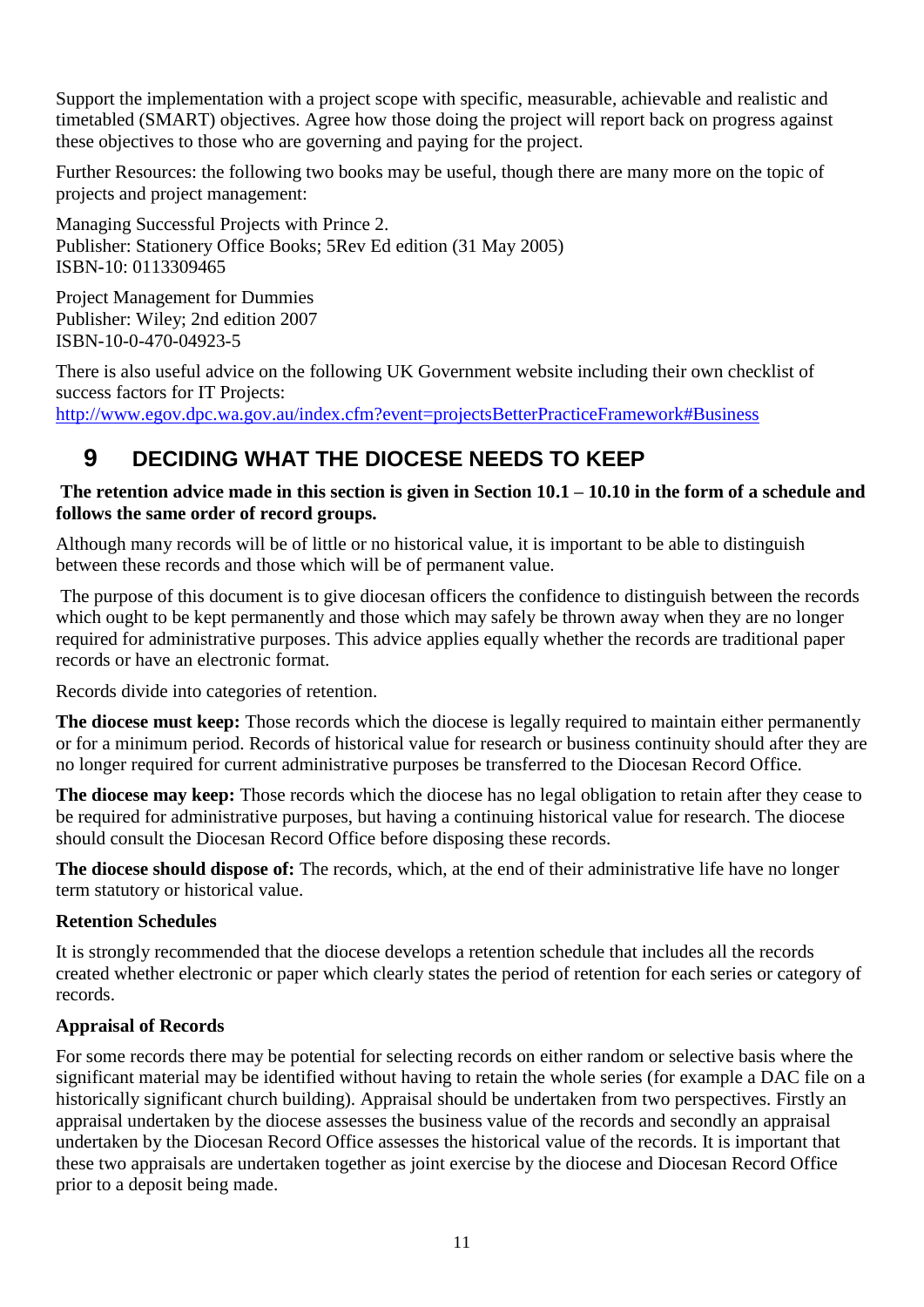Records of historical value should be transferred to the Diocesan Record Office as soon as possible after the records cease to be required for current administrative needs, subject to local negotiation with the Diocesan Record Office.

#### <span id="page-11-0"></span>**9.1 Diocesan Advisory Committee**

Diocesan Advisory Committees (DACs) have operated since the 1920s and are now regulated by the provisions of the Care of Churches and Ecclesiastical Jurisdiction Measure 1991 ( " the 1991 Measure"). One of the functions of the DAC listed in Schedule 2, paragraph 1(c) of the 1991 Measure is to 'develop and maintain a repository of records relating to the conservation, repair and alteration of places of worship, churchyards and burial grounds'. However, the legislation gives no guidance about the management and retention of these records.

The minutes of the DAC and quinquennial reports relating to individual churches should be retained permanently and consideration be given to depositing them with the Diocesan Record Office (DRO). For advice concerning faculties see the paragraph 9.8 relating to the Diocesan Registry.

The Secretary of the DAC must compile and maintain a register of all petitions for a faculty referred to the DAC for advice and ensure that the register is available for inspection by the public by prior appointment (the 1991 Measure, Section 15(3)). These records should be kept permanently

Case Files, whether electronic or paper formats, relating to individual churches should be retained for a minimum of 20 years after the date of the last transaction. At the end of this period consider selectively retaining those files relating to significant cases and destroy the rest. The faculty and the quinquennial reports should be a sufficient record of the changes authorised by a grant of a faculty.

Inventories of all articles and terriers of all lands appertaining to a particular church received from the Churchwardens should be retained for a minimum of 5 years until the next quinquennial report.

#### <span id="page-11-1"></span>**9.2 Diocesan Board of Finance**

Diocesan Boards of Finance ("the DBF") were established by the Diocesan Boards of Finance Measure 1925. They are usually companies limited by guarantee and are subject to regulation under the charity, company and financial legislation. General legislation provides for a series of retention periods for a variety of records and these are given in the schedule following paragraph 10d of this guide.

The signed minutes of the DBF and the annual accounts should be kept permanently.

Stewardship records including accounts, analysis of results, promotional literature and training should be kept for 10 years or until the next stewardship campaign as they can assist the planning of subsequent campaigns.

Parish accounts received by the diocese should be kept for 6 years, however the master set of the accounts should be retained by the parish and eventually deposited with the DRO.

#### <span id="page-11-2"></span>**9.3 Diocesan Synod**

The Diocesan Synod is the successor of the Diocesan Conference. A full set of agendas, signed minutes and reports of the Diocesan Synod and of its boards, committees and including any ad hoc working groups reporting directly to the Synod should be kept permanently. The signed minutes of diocesan working groups not directly supported secretarially and created by the diocesan administration should be treated as diocesan records. An archive set of Standing Orders should be kept permanently.

#### <span id="page-11-3"></span>**9.4 Ecumenical**

Records relating to ecumenical and inter-faith relations both within the diocese and in the wider Church community can be of considerable historical and theological interest as they document the evolution of relations between the various Christian denominations and other Faiths.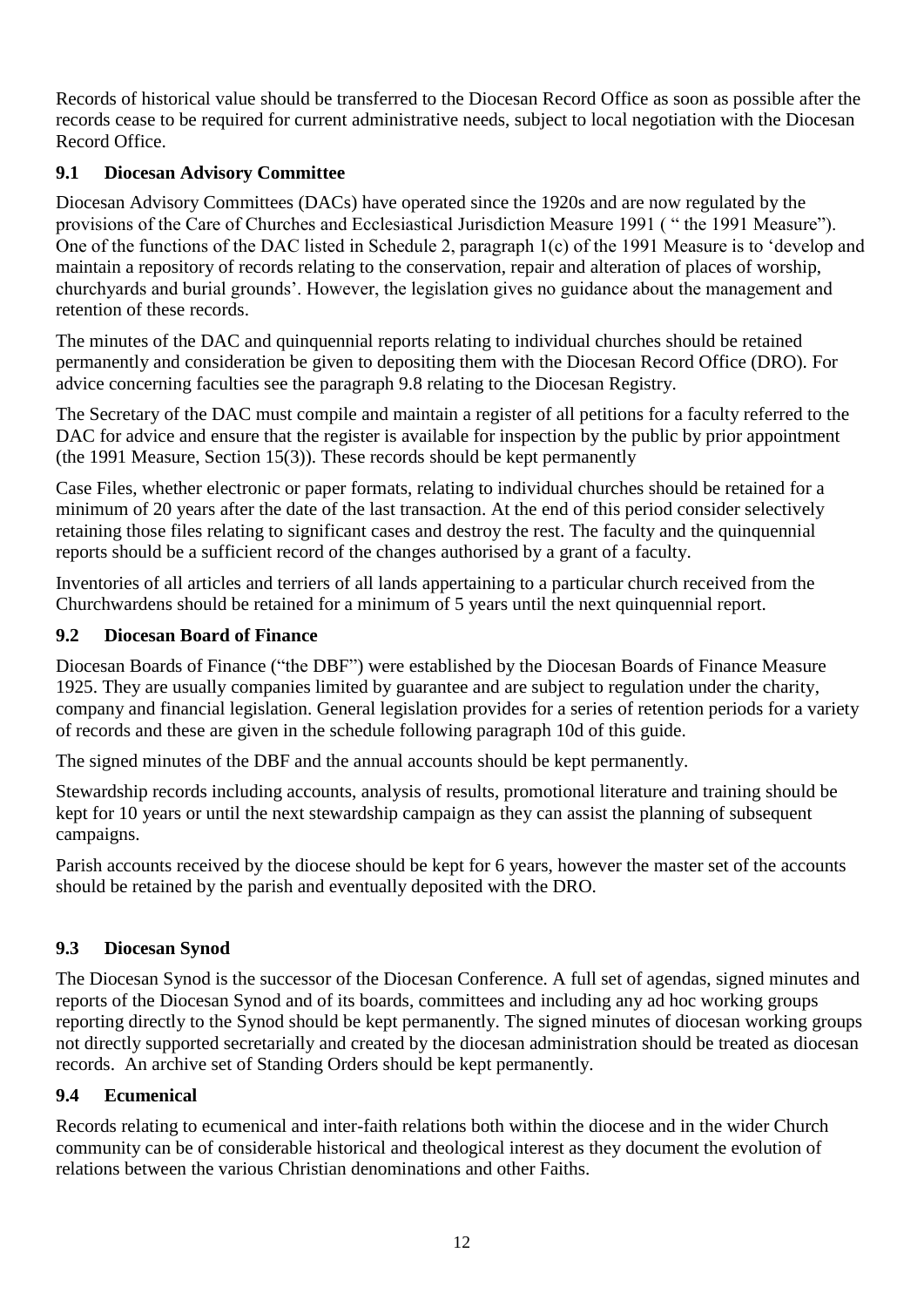Formal agreements relating to a Local Ecumenical Partnership (LEP) under Canon B44 between the bishop and the appropriate authority of each participating church in respect of any parish should be retained permanently in the diocesan registry.

Policy and project files should be appraised 20 years after the last transaction in the record and those records identified as of historical significance ultimately deposited with the DRO.

#### <span id="page-12-0"></span>**9.5 Education**

The Diocesan Board of Education ("the DBE") is responsible for promoting education according to the faith and practice of the Church of England and co-operating with other religious bodies and local authorities and was established by The Diocesan Board of Education Measure 1991. These guidelines apply to any legacy records inherited from the former Diocesan Education Committee.

Education records are much regulated by secular legislation and this guidance only relates to the records created by the Diocesan Board of Education.

The agendas, signed minutes and reports of the DBE should be retained permanently and ultimately be deposited at the DRO. Trust deeds and Instruments of Government should be retained permanently in the diocesan registry. Files relating to individual schools should be retained for the life time of the school and if closed deposited with any admission registers and log books at the DRO.

Policy files should be appraised after 10 years and, if they contained significant information concerning the evolving education practice and management of Church schools, should be deposited at the DRO. Certain records require only to be kept for a limited period of time and these include general claims for voluntary schools (7 years).

#### <span id="page-12-1"></span>**9.6 Housing and Property**

The management of the property assets of the diocese including parsonage houses, former glebe land and other premises vested in the DBF creates a variety of records. These will be divided between the diocesan department managing property and the diocesan registry and this guidance relates to the property management records created by the diocese.

Property files relating to a specific property such as a parsonage house or piece of glebe should be kept. Particular care should be taken with records that include any information of a sensitive nature, such as security codes and alarm details.

Architectural drawings, photographs and plans should be retained as long as the property remains in the ownership of the diocese. If the property is sold, this material should either be handed away to the new owner or if of historical significance deposited with the Diocesan Record Office.

#### <span id="page-12-2"></span>**9.7 Human Resources**

Personnel files relating to the clergy kept by bishops and their staff fall outside the scope of this guide. For such guidance see 'Confidential Files On Ministers Guidance Notes for Bishops and Bishops Secretaries' and the most recent edition was issued by Lambeth Palace in June 2008 and is published on the Lambeth Palace Library website:<http://www.lambethpalacelibrary.org/content/recordsmanagement>

The guidelines in section 10.8 apply to the lay employees of the diocesan administration and follow the generic advice based on statutory limitations.

However, personnel files relating to lay employees with responsibilities bringing them into contact with children should be retained indefinitely after their employment ceases. However, any copies of actual Criminal Records Bureau (CRB) disclosures should be kept for no longer than 6 months. Further guidance can be found on the NSPCC website: - [http://www.nspcc.org.uk](http://www.nspcc.org.uk/)

These files should be kept in a locked filing cabinets or in pass word protected electronic folders or systems. It is essential to keep accurate records of any concerns, disclosures and allegations relating to children and vulnerable adults. Facts observed or disclosed should be accurately recorded, signed and dated. If records are being kept without the knowledge of the subject, it should be clearly recorded why this is so, for instance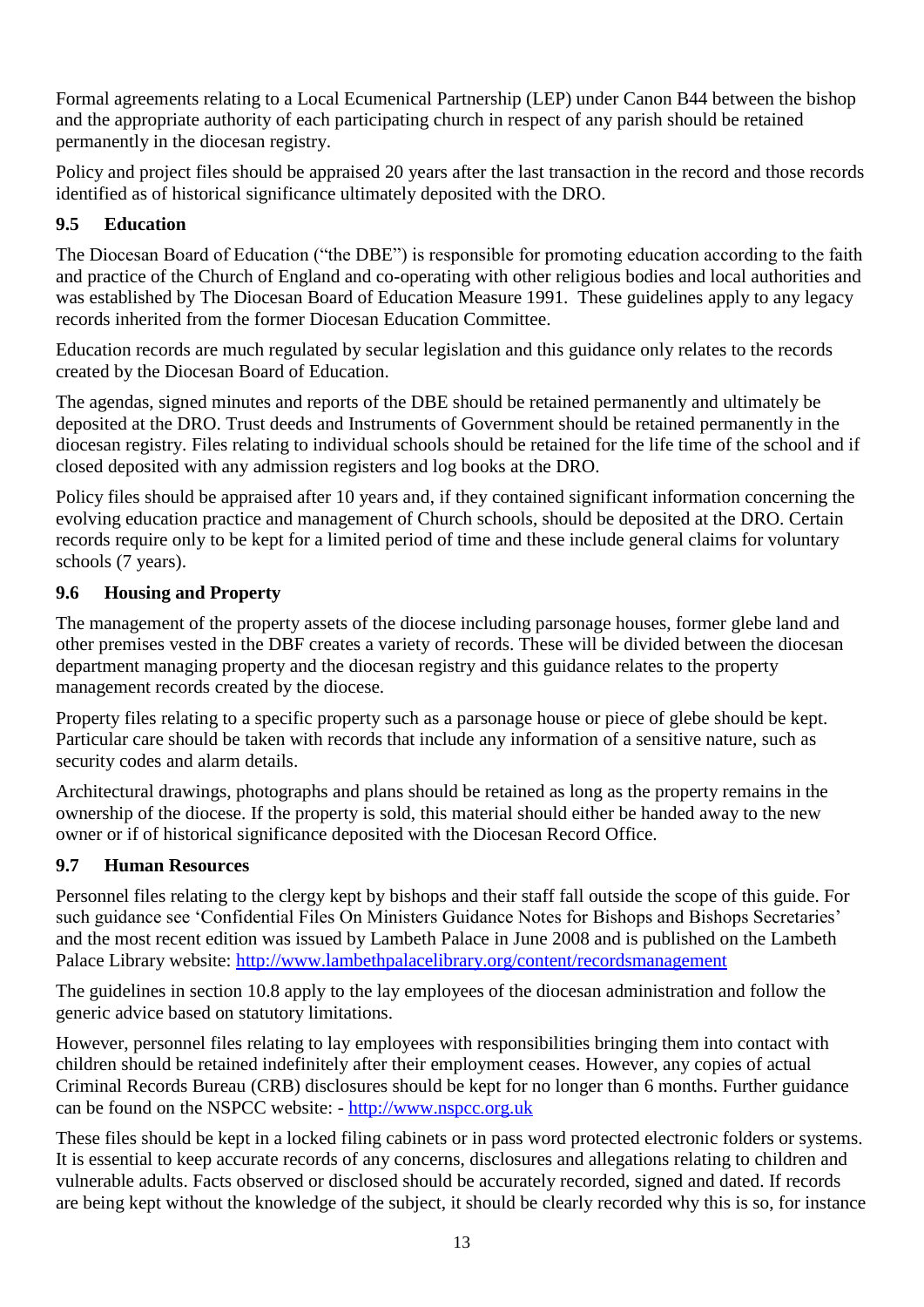if there is a pattern of behaviour which needs to be monitored or third party information, such as a letter of complaint or police information. Actions taken and decisions made should be noted. Who is party to the information, for example, the subject of the report, the child's parent etc, 'a need to know' monitoring group for a sex offender, should be recorded

#### The diocese **must keep securely**:

- A file for each lay member of staff and volunteer
- Letters and other correspondence pertaining to disclosures received from the CRB should be kept for as long as those volunteers and employees are in the particular role for which Disclosure was obtained. CRB certificates must never be duplicated and must be destroyed within 6 months of a recruitment decision being made.
- A dated register of those who have been CRB cleared, for administrative purposes (such as ensuring renewals, or to provide a quick reference). However, any copies of actual CRB disclosures should be kept for no longer than 6 months.
- Any communication from third parties, e.g. complainants on any matter, the police or Social Services and a factual record of the actions taken.

Concerning records relating to allegations of misconduct, the guiding principle is that all relevant information should be kept in the appropriate file and that separate or parallel files should not be created or maintained. Working papers should be fully maintained while any issues are being dealt with but on completion may be weeded unless the issue being dealt with is of a serious nature (e.g. financial corruption in which case a complete file should be retained). As a minimum a summary note of any issue must be kept on file indefinitely and this must include the following information:

Issue or allegation and its source How it was resolved and the outcome

This is necessary to protect all parties involved.

#### <span id="page-13-0"></span>**9.8 Legal & Registry**

The Registry is the legal office of the Diocese. Its officers are appointed and its work is governed by a large number of statutes and measures notably the Ecclesiastical Judges and Legal Officers Measure 1976. Every diocese has a minimum of two Legal Officers, the Chancellor and the Registrar (who may have deputies). The Legal and Registry activities will include legal advice to the Bishop and all other clergy, diocesan administration and the clergy, clergy appointments, consecrations, faculties, marriage licences, patronage and documents supporting the proceedings of the Consistory Court.

Many of the records and documents listed in Section 10. 8 of the retention schedule should be retained permanently in the custody of the Diocesan Registry or be deposited with the DRO.

Clergy Discipline Measure 2003 Records should be kept locked in a safe and not placed on the personnel file; see paragraph 40, '*Confidential Files on the Clergy Guidance Notes for Bishops and Bishops Secretaries, June 2008'*

Pre-registration title deeds do not need to be retained for legal purposes after registration. However, it may be difficult to identify an error or prove that one has been made without the original deeds as evidence. It is recommended to retain pre-registration title deeds for any property in the current ownership of the diocese and not to destroy any deed without careful consideration of its contents and the land to which it relates.

Conveyancing files relating to purchases and sales of diocesan property should be destroyed 15 years after the completion of the transaction. Keep sealing registers for the Diocecsan Board of Finance and other diocesan bodies indefinitely.

Visitation records have historically been regarded as diocesan records and these should be retained for a minimum of 20 years.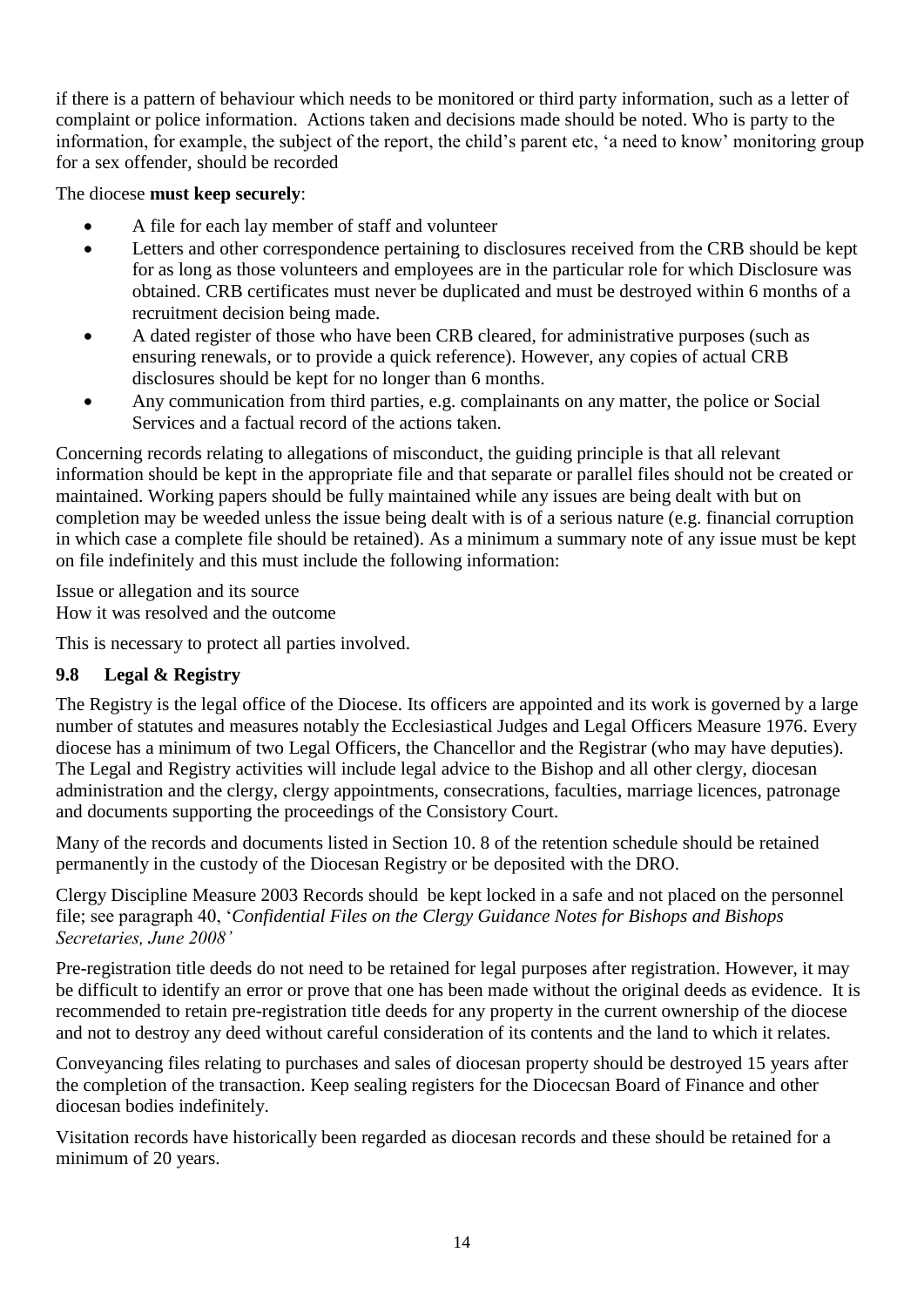With a large series of records such as Visitation records, it may not be possible to retain all the records, even if of historical significance. If this is the case one option is to deposit with the DRO a mutually agreed sample.

#### <span id="page-14-0"></span>**9.9 Mission and Communications**

Records are created by the diocese's activities to promote the mission of the Church and communicate its message. Such records relate to the development and the changing pattern of the Church 's Ministry and evolution of new expressions of spiritual reflection in new forms of worship and the way the Church delivers its ministry and communicates its activities to the wider community. Some of these records may be of considerable historical interest and a major source for the research into history of the Church of England and the changing culture and structures of the society it serves. For example outreach projects to bring the Church to new audiences may include analytical information about the structure and character of local communities that may be of interest to a future local historian. The way these activities are organised will vary considerably between different dioceses.

Policy and project files should be appraised 20 years after the last transaction in the record and those records identified as of historical significance ultimately deposited with the DRO. The Church of England Record Centre can provide a model set of appraisal guidelines on request.

Voluntary Church Organisations associated with the diocese such as the Mothers Union should be encouraged to use these guidelines as one of their sources of advice for managing their records and depositing material of historical significance with the Diocesan Record Office.

#### <span id="page-14-1"></span>**9.10 Pastoral Reorganisation and Patronage**

The records relating to the pastoral organisation of the diocese and pastoral schemes should be retained. Copies of Pastoral Orders and files relating to schemes of pastoral reorganisation should be retained permanently.

Patronage is regulated by the Patronage (Benefices) Measure 1986 (the "1986 Measure") and the Patronage (Benefices) Rules 1987 (the "1987 Rules"). The 1986 Measure established the Register of Patrons and this register should be retained permanently. The legislation does not give specific periods of retention but it is recommended that patronage documentation set out in the 1987 Rules should be retained for a minimum of 25 years.

## <span id="page-14-2"></span>**10 RETENTION GUIDELINES**

This section sets out the retention advice given in Sections  $9.1 - 9.10$  in the form of a table and follows the same order of record groups.

The following retention guidelines give suggested minimum periods for keeping various type of diocesan record. If you are in any doubt please seek advice from your Diocesan Record Office, which is usually your local Archives and Local History Service. Details of the DRO can be found in the diocesan entry in the Church of England Year Book.

#### **Key:**

#### **Deposit at the Diocesan Record Office/Registry:**

Important material which needs to be kept permanently. It is acceptable to deposit originals with the Diocesan Record Office or Registry.

#### **Destroy:**

Ephemeral material which can be discarded once its purpose has been served. Do not destroy if there is any possibility that the document may be required as evidence.

#### **Review/Sample:**

Material where a proportion needs to be kept, either by reviewing its value after an agreed period, or by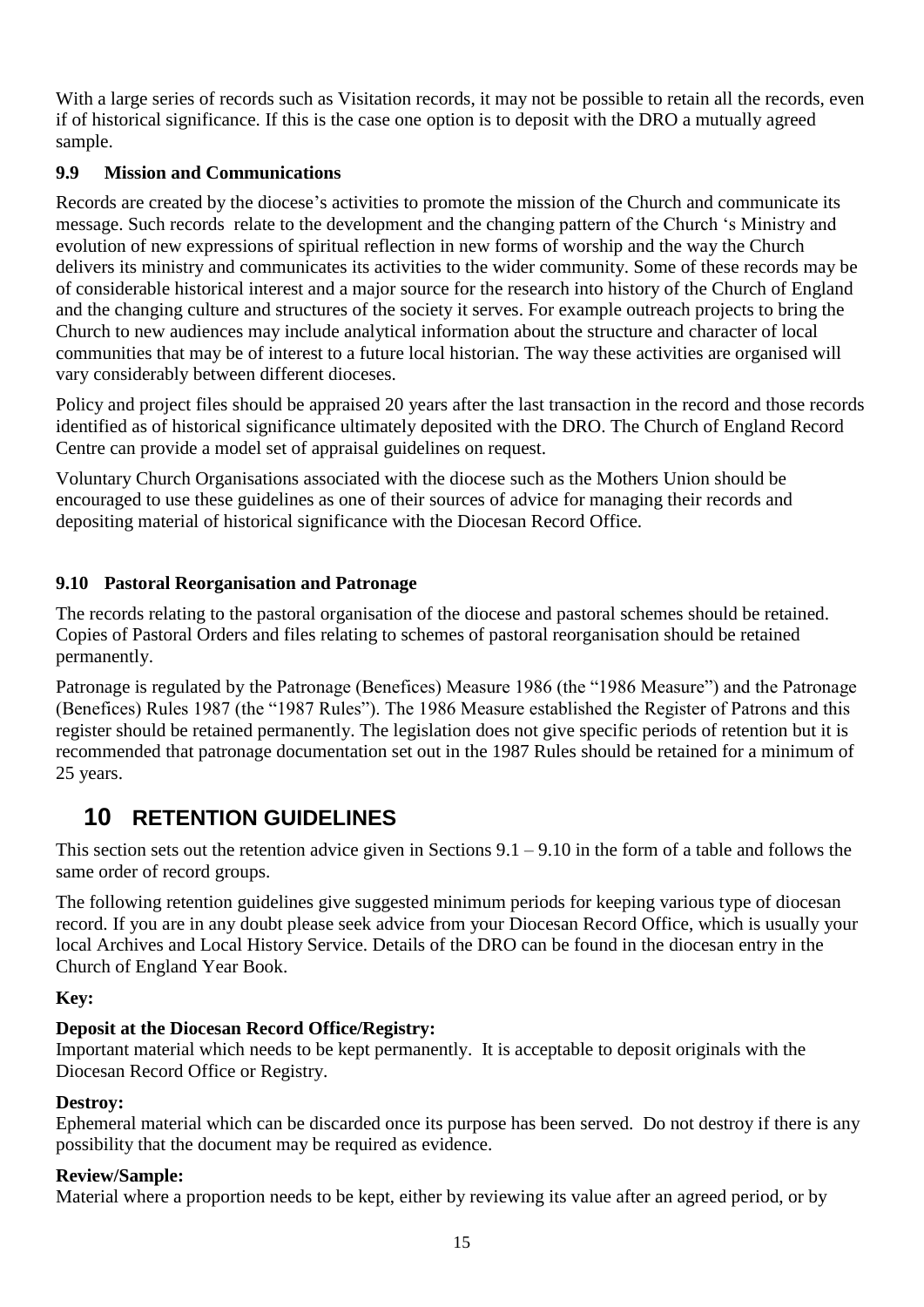taking a sample. Where it is appropriate transfer the whole record series to the Diocesan Record Office to allow the archivists there to take an appropriate sample.

#### **10. 1 Diocesan Advisory Committee**

| <b>Basic record description</b>                                                     | <b>Retention Period</b>                                            | <b>Final Action</b>                               |
|-------------------------------------------------------------------------------------|--------------------------------------------------------------------|---------------------------------------------------|
| Diocesan Advisory Committee Agendas, Signed Minutes<br>and Reports.                 | Retain permanently.                                                | Deposit at the<br>Diocesan Record<br>Office (DRO) |
| <b>Register of Petitions</b>                                                        | Retain permanently.                                                | Deposit at the<br><b>DRO</b>                      |
| Quinquennial inspections of Churches                                                | Retain permanently.                                                | Deposit at the<br><b>DRO</b>                      |
| Register of all petitions for a faculty                                             | Retain permanently.                                                | Deposit at the<br><b>DRO</b>                      |
| Case Files, whether electronic or paper formats relating to<br>individual churches. | Retain for a minimum of<br>20 years after the last<br>transaction. | Consider<br>selective<br>retention.               |
| Inventories and terriers received from Churchwardens                                | Retain for 5 years or until<br>the next quinquennial<br>report.    | Destroy                                           |

#### <span id="page-15-0"></span>**10.2 Diocesan Board of Finance**

| <b>Basic record description</b>  | <b>Retention Period</b> | <b>Final Action</b>                |
|----------------------------------|-------------------------|------------------------------------|
| Certificate of incorporation     | Retain permanently.     | Retain in the<br>diocesan registry |
| Signed Memorandum of Association | Retain permanently.     | Retain in the<br>diocesan registry |
| Signed Articles of Association   | Retain permanently.     | Retain in the<br>diocesan registry |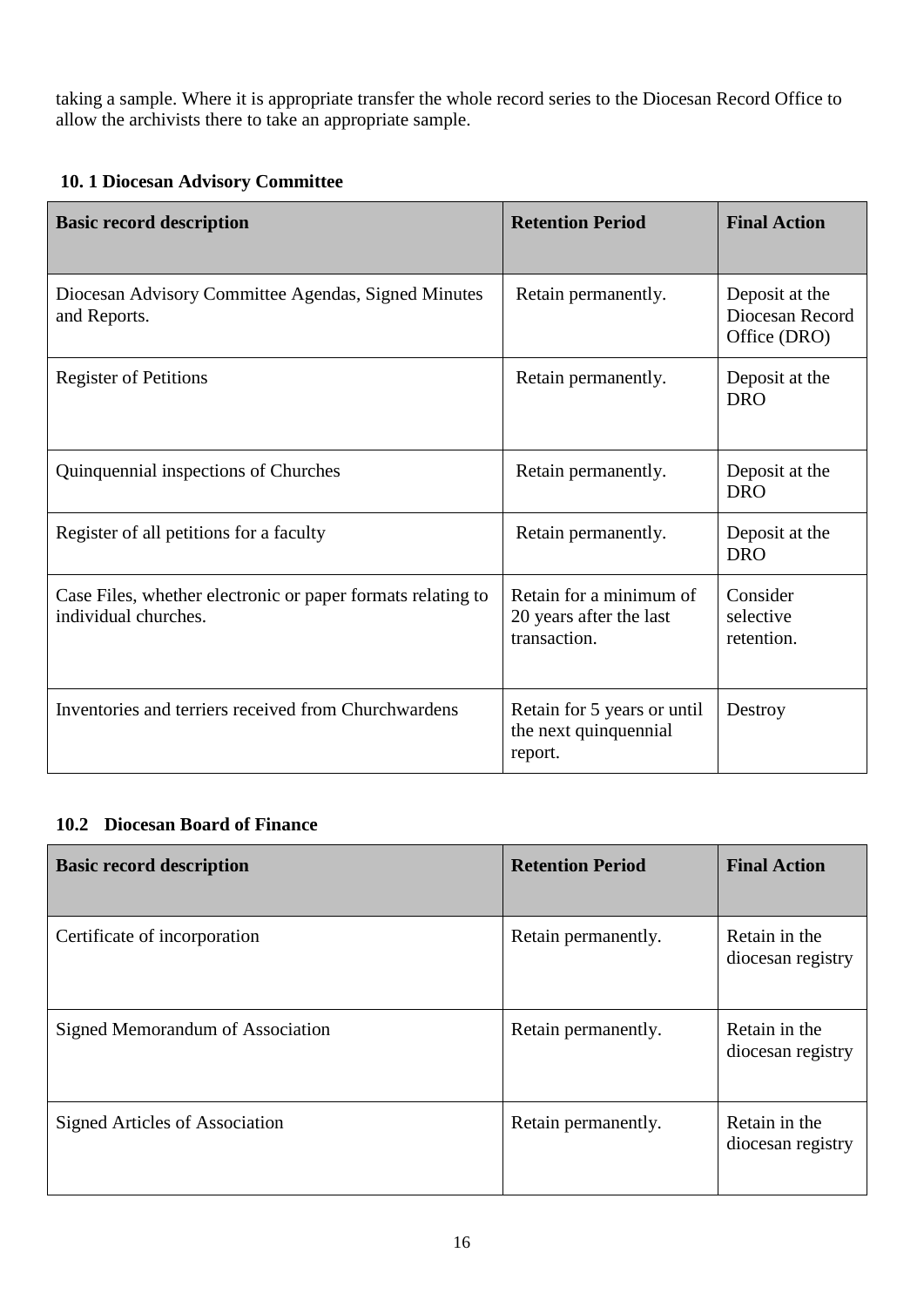| <b>Basic record description</b>                                                                      | <b>Retention Period</b> | <b>Final Action</b>                |
|------------------------------------------------------------------------------------------------------|-------------------------|------------------------------------|
| <b>Annual Return to Companies House</b>                                                              | Retain for 3 years.     | Destroy                            |
| Board agendas, signed minutes and reports.                                                           | Retain permanently.     | Retain in the<br>diocesan registry |
| <b>Sealing Register</b>                                                                              | Retain permanently.     | Retain in the<br>diocesan registry |
| Accounting Records to comply with the Companies Act<br>1985, section 221.                            | Retain permanently.     | Retain in the<br>diocesan registry |
| Signed report and accounts.                                                                          | Retain permanently.     | Retain in the<br>diocesan registry |
| Budgets and periodic financial reports                                                               | Retain for 6 years      | Destroy                            |
| PAYE records (post April 2004)                                                                       | Retain for 6 years.     | Destroy                            |
| Cheques, bills of exchange and other negotiable<br>instruments                                       | Retain for 6 years.     | Destroy                            |
| Bank statements and reconciliations                                                                  | Retain for 6 years.     | Destroy                            |
| Stewardship records including accounts, analysis of<br>results, promotional literature and training. | Retain for 10 yeas      | Destroy                            |
| Parish Accounts. Please note parishes should permanently<br>retain a master set of their accounts.   | Retain for 6 years.     | Destroy                            |

## <span id="page-16-0"></span>**10.3 Diocesan Synod**

| <b>Basic record description</b>                                                                       | <b>Retention Period</b> | <b>Final Action</b>          |
|-------------------------------------------------------------------------------------------------------|-------------------------|------------------------------|
| Agendas, Signed minutes and Reports of the synod its<br>boards, committees and ad hoc working groups. | Retain permanently.     | Deposit at the<br><b>DRO</b> |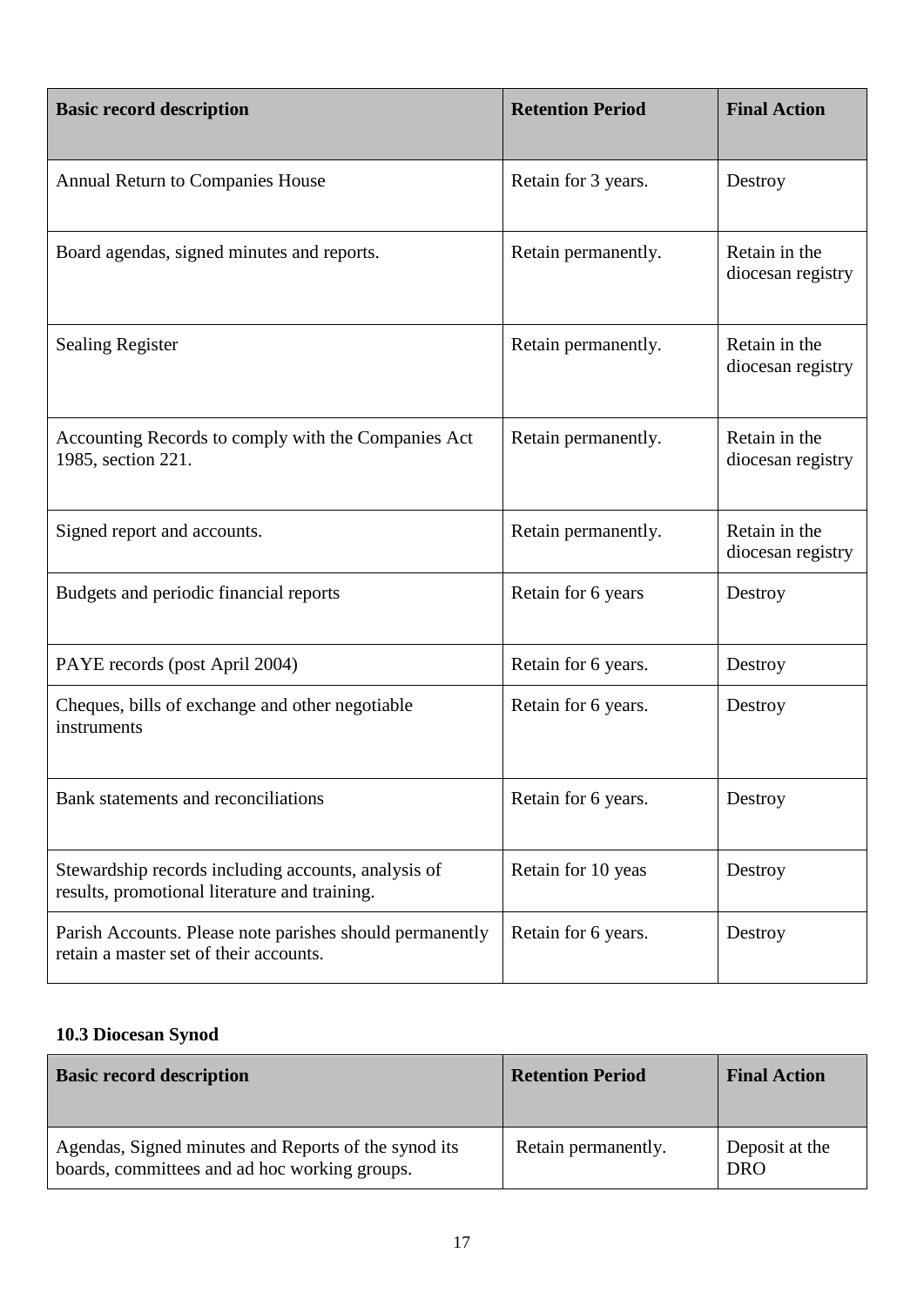| <b>Basic record description</b> | <b>Retention Period</b> | <b>Final Action</b>          |
|---------------------------------|-------------------------|------------------------------|
| <b>Standing Orders.</b>         | Retain permanently.     | Deposit at the<br><b>DRO</b> |

#### <span id="page-17-0"></span>**10.4 Ecumenical**

| <b>Basic record description</b>                                  | <b>Retention Period</b>                                                            | <b>Final Action</b>                           |
|------------------------------------------------------------------|------------------------------------------------------------------------------------|-----------------------------------------------|
| Policy and Project files                                         | Appraise after 20 years.                                                           | Deposit historical<br>material at the<br>DRO. |
| Local Ecumenical Partnership Agreements (LEP) under<br>Canon B44 | Retain permanently.                                                                | Deposit at the<br>DRO.                        |
| Policy and Project Files                                         | Appraise after 20 years<br>and retain those records of<br>historical significance. | Destroy or<br>deposit at the<br><b>DRO</b>    |

#### <span id="page-17-1"></span>**10.5 Education**

| <b>Basic record description</b>                                                     | <b>Retention Period</b>                                           | <b>Final Action</b>                         |
|-------------------------------------------------------------------------------------|-------------------------------------------------------------------|---------------------------------------------|
| Diocesan Board of Education agendas, signed minutes and<br>reports.                 | Retain permanently.                                               | Deposit at the<br><b>DRO</b>                |
| Denominational Education Inspections under Section 48<br>of the Education Act 2005. | Keep until the next<br>inspection.                                | Destroy                                     |
| Headships unsuccessful applications                                                 | 6 months after the<br>appointment of the<br>successful candidate. | Destroy                                     |
| Headship successful applications                                                    | 6 months after the<br>appointment of the<br>successful candidate. | Place on the<br>appropriate<br>school file. |
| <b>Instruments of Government</b>                                                    | Retain permanently.                                               | Deposit at the<br><b>DRO</b>                |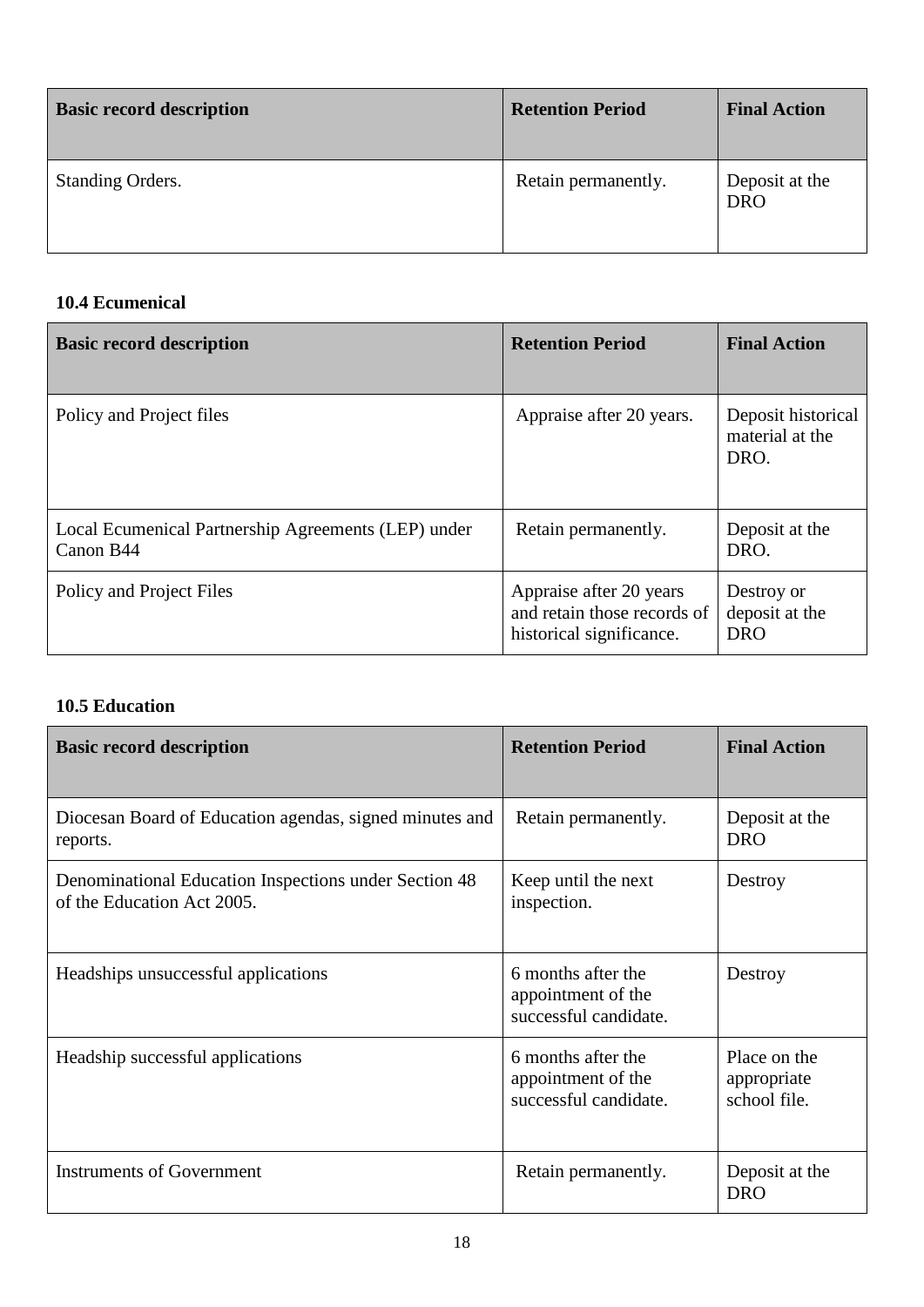| <b>Basic record description</b> | <b>Retention Period</b>                                                            | <b>Final Action</b>                                                   |
|---------------------------------|------------------------------------------------------------------------------------|-----------------------------------------------------------------------|
| Policy and Project Files        | Appraise after 10 years<br>and retain those records of<br>historical significance. | Destroy or<br>deposit at the<br>DRO.                                  |
| <b>School Files</b>             | Retain permanently.                                                                | Deposit at the<br><b>DRO</b>                                          |
| School Log books                | Retain permanently.                                                                | Deposit at the<br><b>DRO</b>                                          |
| <b>Admission Registers</b>      | Retain permanently.                                                                | Deposit at the at<br>the DRO                                          |
| <b>Trust Deeds</b>              | Retain permanently.                                                                | Deposit at the<br>DRO or retain in<br>the diocesan<br>deeds registry. |

#### <span id="page-18-0"></span>**10.6 Housing and Property**

| <b>Basic record description</b>                         | <b>Retention Period</b>                                                                  | <b>Final Action</b>                                            |
|---------------------------------------------------------|------------------------------------------------------------------------------------------|----------------------------------------------------------------|
| <b>Asset Registers/Terriers</b>                         | Retain permanently.                                                                      | Permanent                                                      |
| Deeds of title (including pre-registration title deeds) | Retain until sold or<br>transferred.                                                     | Retain and if of<br>historical value<br>deposit at the<br>DRO. |
| Leases (signed copies)                                  | Retain for 12 years after<br>the expiry of the<br>lease/Licence (as the case<br>may be). | Destroy                                                        |
| Subletting agreements (signed copies)                   | Retain for 12 years after<br>the expiry of the lease.                                    | Destroy                                                        |
| <b>Wayleave Agreements</b>                              | Retain for 12 years after<br>the expiry of the<br>agreement.                             | Destroy                                                        |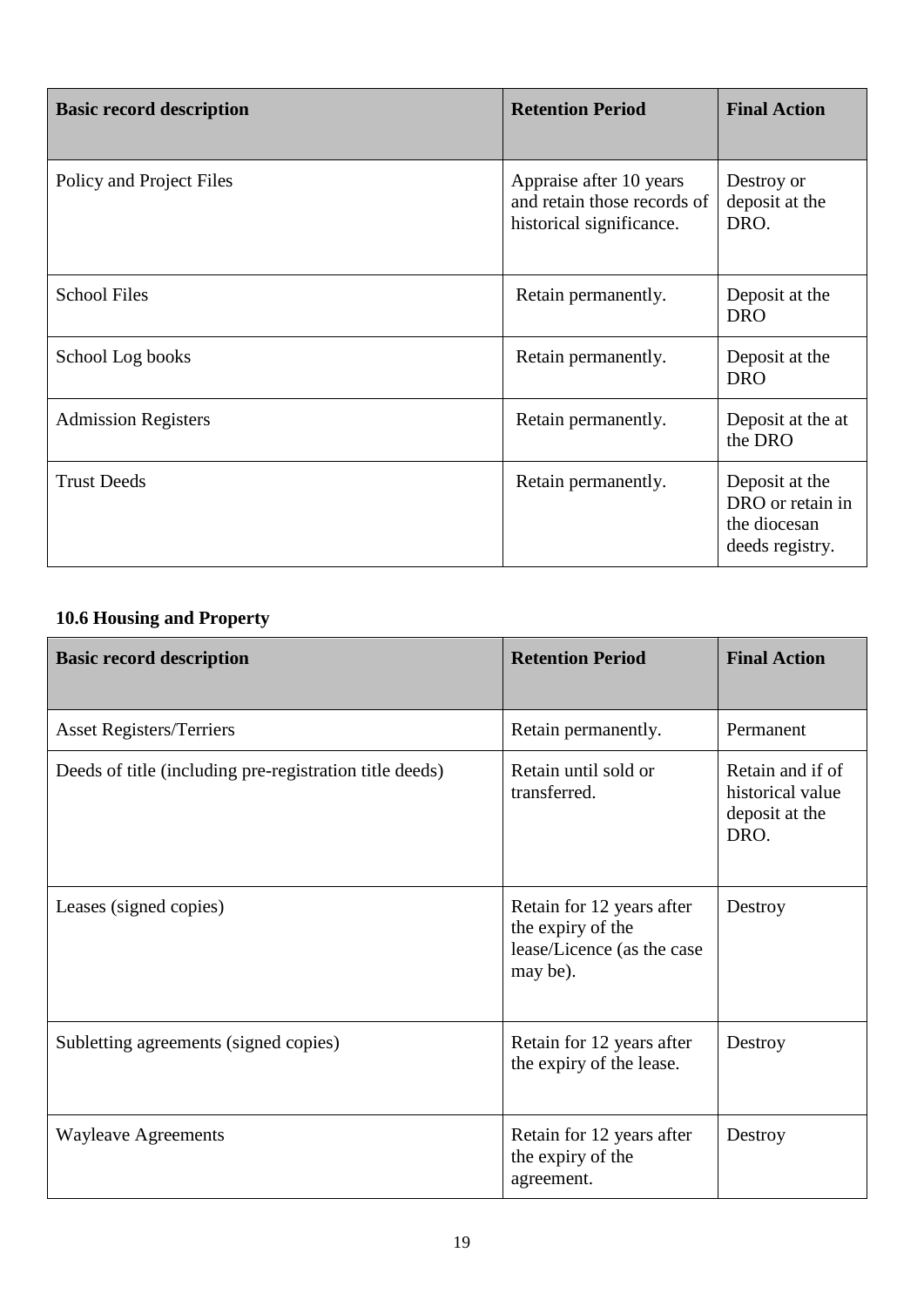| <b>Basic record description</b>                                                                  | <b>Retention Period</b>                                     | <b>Final Action</b>                                    |
|--------------------------------------------------------------------------------------------------|-------------------------------------------------------------|--------------------------------------------------------|
| Landlord's consents                                                                              | Retain for 12 years after<br>the expiry of the consent.     | Destroy                                                |
| Licences                                                                                         | Retain for 12 years after<br>the expiry of the licence.     | Destroy                                                |
| Planning consents                                                                                | Retain until property is<br>sold or transferred.            | Hand away to<br>new owner or<br>deposit at the<br>DRO. |
| Listed building consents                                                                         | Retain until property is<br>sold or transferred.            | Hand away to<br>new owner or<br>deposit at the<br>DRO. |
| <b>Building Specifications</b>                                                                   | Retain until property is<br>sold or transferred.            | Hand away to<br>new owner or<br>deposit at the<br>DRO. |
| Architectural drawings, photographs and plans.                                                   | Retain until property is<br>sold or transferred.            | Hand away to<br>new owner or<br>deposit at the<br>DRO. |
| <b>Bills of Quantity</b>                                                                         | Retain for 25 years.                                        | Destroy                                                |
| <b>Tender Documents</b>                                                                          | Retain for 15 years after<br>the completion of<br>contract. | Destroy                                                |
| Agreements with contractors and consultants                                                      | Retain for 15 years after<br>the completion of<br>contract. | Destroy                                                |
| Case or property records relating to an individual site in a<br>paper form or as database entry. | Retain for 15 years after<br>sale/transfer.                 | Destroy                                                |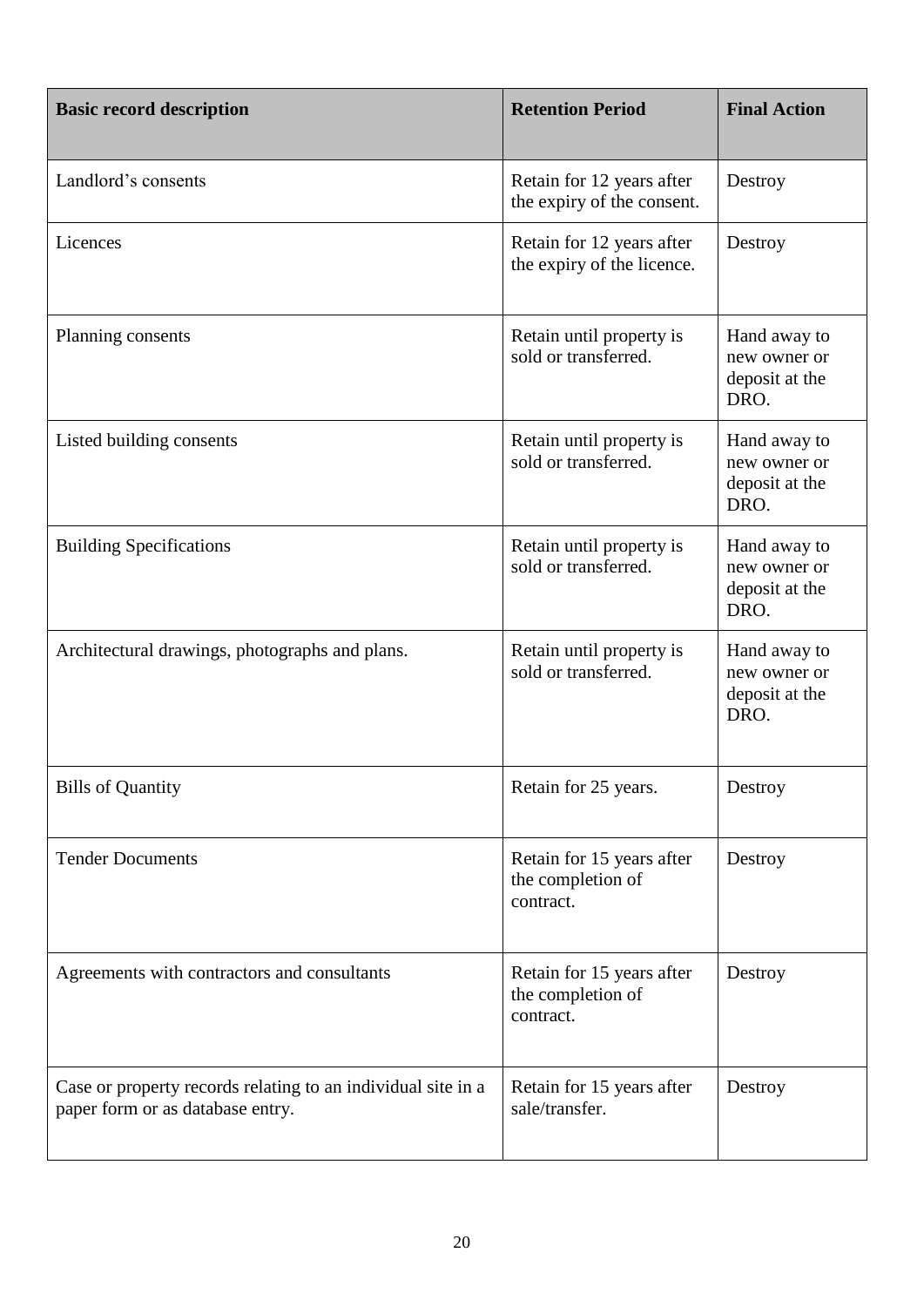#### <span id="page-20-0"></span>**10.7 Human Resources**

| <b>Basic record description</b>                                                                                                                                                                        | <b>Retention Period</b>                                      | <b>Final Action</b>                |
|--------------------------------------------------------------------------------------------------------------------------------------------------------------------------------------------------------|--------------------------------------------------------------|------------------------------------|
| Job applications and interview records                                                                                                                                                                 | 6 months after the<br>appointment.                           | Destroy                            |
| Personnel records including, annual performance<br>assessments, disciplinary matters, job descriptions,<br>training and termination documentation.                                                     | 6 years after employment<br>ceases.                          | Destroy                            |
| Personnel records relating to employees with contact with<br>children including, annual performance assessments,<br>disciplinary matters, job descriptions, training and<br>termination documentation. | Indefinitely after<br>employment ceases.                     | Destroy                            |
| Contracts of employment and changes to terms and<br>conditions.                                                                                                                                        | 6 years after employment<br>ceases.                          | Destroy                            |
| <b>Annual Leave Records</b>                                                                                                                                                                            | 2 years after the leave is<br>taken.                         | Destroy                            |
| <b>Expenses Claims</b>                                                                                                                                                                                 | 6 years after the claim.                                     | Destroy                            |
| <b>PAYE</b> and National Insurance Records                                                                                                                                                             | 6 years plus the current<br>year.                            | Destroy                            |
| <b>Health and Safety Policy Statement</b>                                                                                                                                                              | 6 years and revise.                                          | Revision                           |
| Minutes and reports of Health and Safety meetings                                                                                                                                                      | Retain permanently.                                          | Retain in the<br>diocesan offices. |
| <b>Heath and Safety Risk Assessments</b>                                                                                                                                                               | Keep until replacement.                                      | Destroy                            |
| <b>Criminal Records Bureau Certificates</b>                                                                                                                                                            | Within 6 months of the<br>recruitment decision being<br>made | Destroy                            |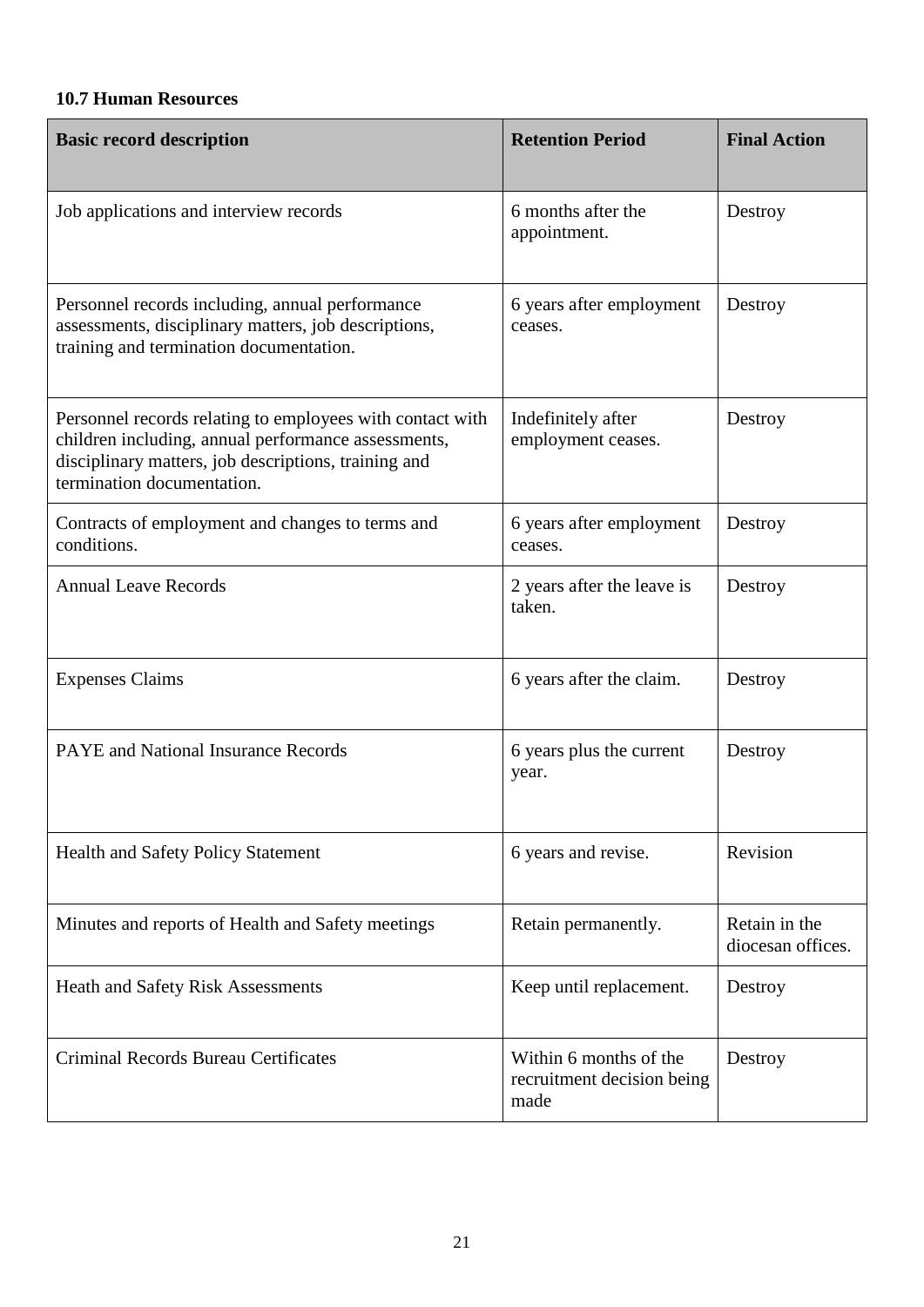## <span id="page-21-0"></span>**10.8 Legal and Registry**

| <b>Basic record description</b>                                                                                                                     | <b>Retention Period</b> | <b>Final Action</b>                   |
|-----------------------------------------------------------------------------------------------------------------------------------------------------|-------------------------|---------------------------------------|
| <b>Bishops Act Books</b>                                                                                                                            | Retain permanently.     | Deposit at the<br><b>DRO</b>          |
| Patronage Register                                                                                                                                  | Retain permanently.     | Deposit at the<br><b>DRO</b>          |
| Petitions Register – Faculties                                                                                                                      | Retain permanently.     | Deposit at the<br><b>DRO</b>          |
| <b>Consecration Register</b>                                                                                                                        | Retain permanently.     | Deposit at the<br><b>DRO</b>          |
| <b>Institution Register</b>                                                                                                                         | Retain permanently.     | Deposit at the<br><b>DRO</b>          |
| <b>Sealing Registers</b>                                                                                                                            | Retain permanently.     | Retain in the<br>Diocesan<br>Registry |
| Orders In Council and Church Commissioners Orders                                                                                                   | Retain permanently.     | Deposit at the<br><b>DRO</b>          |
| <b>Suspension of Patronage Orders</b>                                                                                                               | Retain permanently.     | Deposit at the<br><b>DRO</b>          |
| <b>Legal Opinions and Rulings</b>                                                                                                                   | Retain permanently.     | Retain in the<br>Diocesan<br>Registry |
| <b>Ordination Certificates</b>                                                                                                                      | Retain permanently.     | Deposit at the<br><b>DRO</b>          |
| Marriage Licence Affidavit Forms                                                                                                                    | Retain permanently.     | Deposit at the<br><b>DRO</b>          |
| Clergy Discipline Measure 2003 records – including<br>copies of the Archbishops' List of clergy should be<br>kept locked in a safe or be encrypted. | Retain permanently.     | Deposit at the<br><b>DRO</b>          |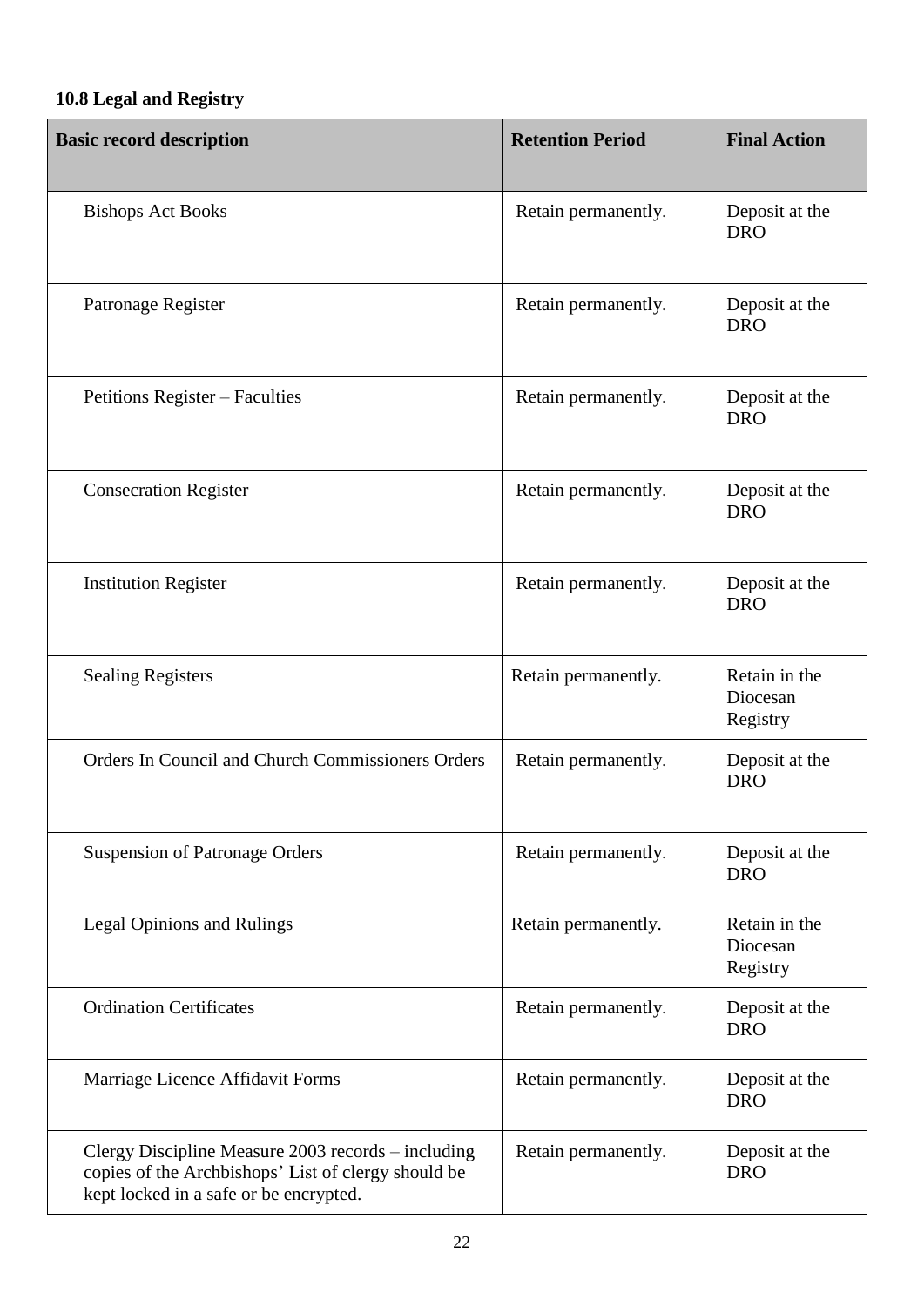| <b>Basic record description</b>          | <b>Retention Period</b>              | <b>Final Action</b>                         |
|------------------------------------------|--------------------------------------|---------------------------------------------|
| <b>Visitation Returns.</b>               | Retain for a minimum of<br>20 years. | Consider<br>depositing at the<br><b>DRO</b> |
| Parish files                             | Retain permanently.                  | Deposit at the<br><b>DRO</b>                |
| <b>Benefice and Diocesan Deeds</b>       | Retain permanently.                  | Deposit at the<br><b>DRO</b>                |
| For Patronage records, see Section 10.10 |                                      |                                             |

#### **10.9 Mission and Communications**

| <b>Basic record description</b>                                                                           | <b>Retention Period</b>  | <b>Final Action</b>                                 |
|-----------------------------------------------------------------------------------------------------------|--------------------------|-----------------------------------------------------|
| Policy and Project Files                                                                                  | Appraise after 20 years. | Deposit historical<br>material at the at<br>the DRO |
| <b>Press Releases</b>                                                                                     | Retain permanently.      | Retain in the<br>diocesan offices                   |
| Diocesan Newspapers                                                                                       | Retain permanently.      | Deposit at the at<br>the DRO                        |
| Web Site – take a snapshot of at least once a year, and<br>particularly before major changes to the site. | Retain permanently.      | Deposit at the at<br>the DRO                        |

#### **10.10 Pastoral and Patronage**

| <b>Basic record description</b>                        | <b>Retention Period</b> | <b>Final Action</b>          |
|--------------------------------------------------------|-------------------------|------------------------------|
| Pastoral Committee agendas, Signed Minutes and Reports | Retain permanently.     | Deposit at the at<br>the DRO |
| <b>Pastoral Schemes</b>                                | Retain permanently.     | Deposit at the at<br>the DRO |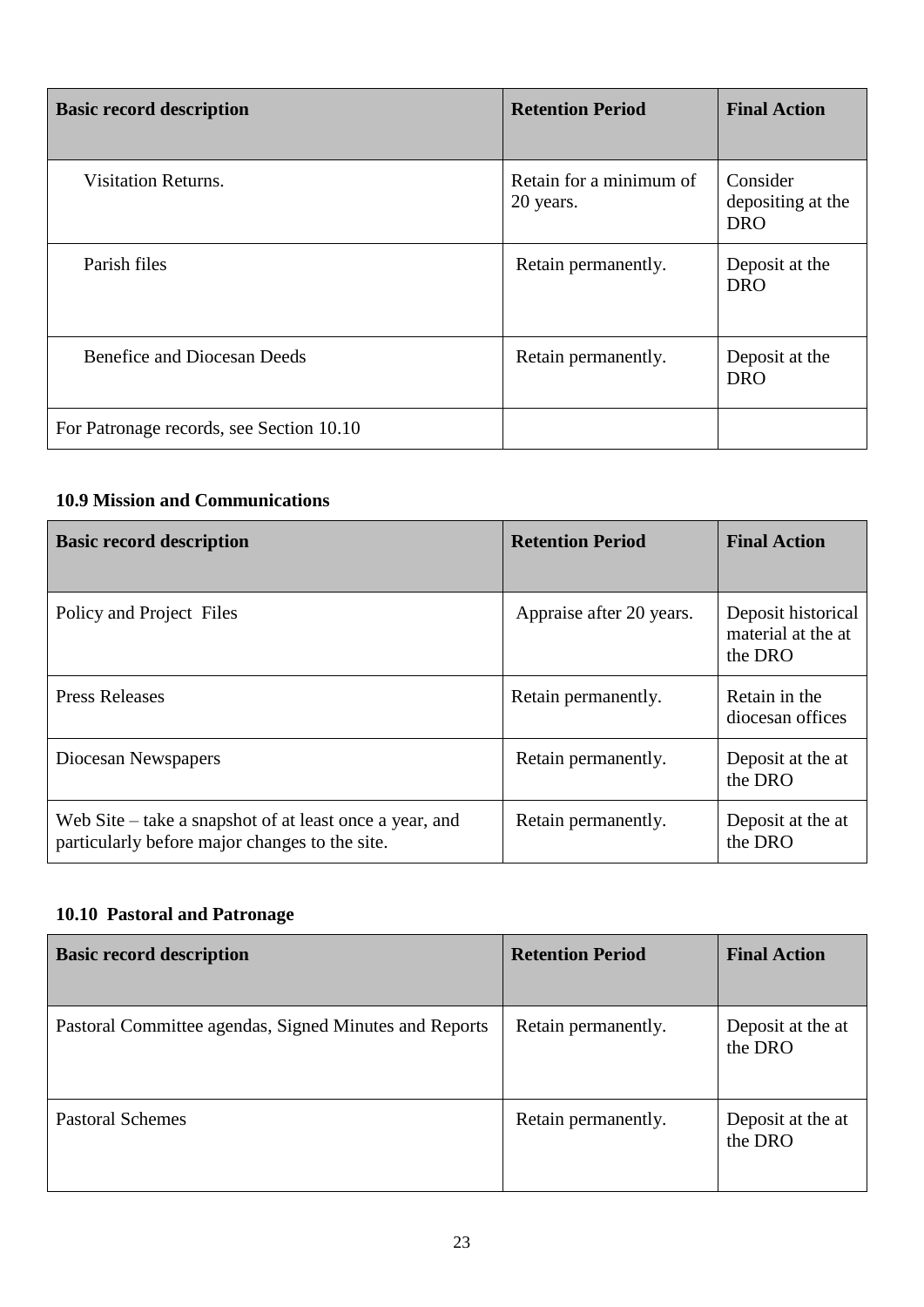| <b>Basic record description</b>                                   | <b>Retention Period</b>  | <b>Final Action</b>                                 |
|-------------------------------------------------------------------|--------------------------|-----------------------------------------------------|
| Patronage Register                                                | Retain permanently.      | Retain in the<br>diocesan registry.                 |
| Benefice or Parish Information                                    | Appraise after 20 years. | Deposit historical<br>material at the at<br>the DRO |
| Voluntary Diocesan Organisations for example the Mother<br>Union. | Appraise after 20 years. | Deposit historical<br>material at the at<br>the DRO |

### <span id="page-23-0"></span>**11. Glossary Of Administrative And Record Terms**

**Archive** – (1) To permanently retain records that are of value for legal, constitutional or historical purposes.

(2) A place for keeping records permanently.

**Appraisal** – The selection of records for permanent preservation in accordance with an agreed set of criteria to assess their value in accordance with a series of primary values, such as their administrative, legal, or financial usefulness, or secondary values, such as their historical, informational, evidential, and research values.

**Benefice** – is the church office held by the clergy and by reason of its historical origins or the result of statutory provisions can be termed a rectory or vicarage.

**Data Protection** – The law protecting the privacy of individuals by regulating access to confidential information held on them by both private and public organisations. The current Legislation is the Data Protection Act 1998.

**Diocesan Record Office (DRO)** – A Record Office which is an agreed place of deposit for diocesan records and usually parish records as well. This will usually be the local authority archive service.

**Electronic Records** – Any recorded information created, received and maintained in electronic format by an organisation or individual in the course of its activities.

**Electronic Records Management** - A digital environment for capturing electronic records and applying standard records management practices. Electronic Records Management supports the medium to long term information management needs of business.

**Faculties** – A document issued by the Bishop's Chancellor or Archdeacon, authorising additions or alterations to consecrated buildings and lands and their contents. A faculty is normally issued after consultation with the Diocesan Advisory Committee.

Finding Aids –Indexes, schedules, subject thesauruses and referencing systems which structure and identify information to enable its easy retrieval.

**FOI (Freedom of Information)** –The law regulating public access to official information held by public bodies as defined in the schedule of the Act. This law generally does not apply to the Church of England, except marriage registers dated after 1837, which technically belong to the Registrar General of Births, Deaths and Marriages.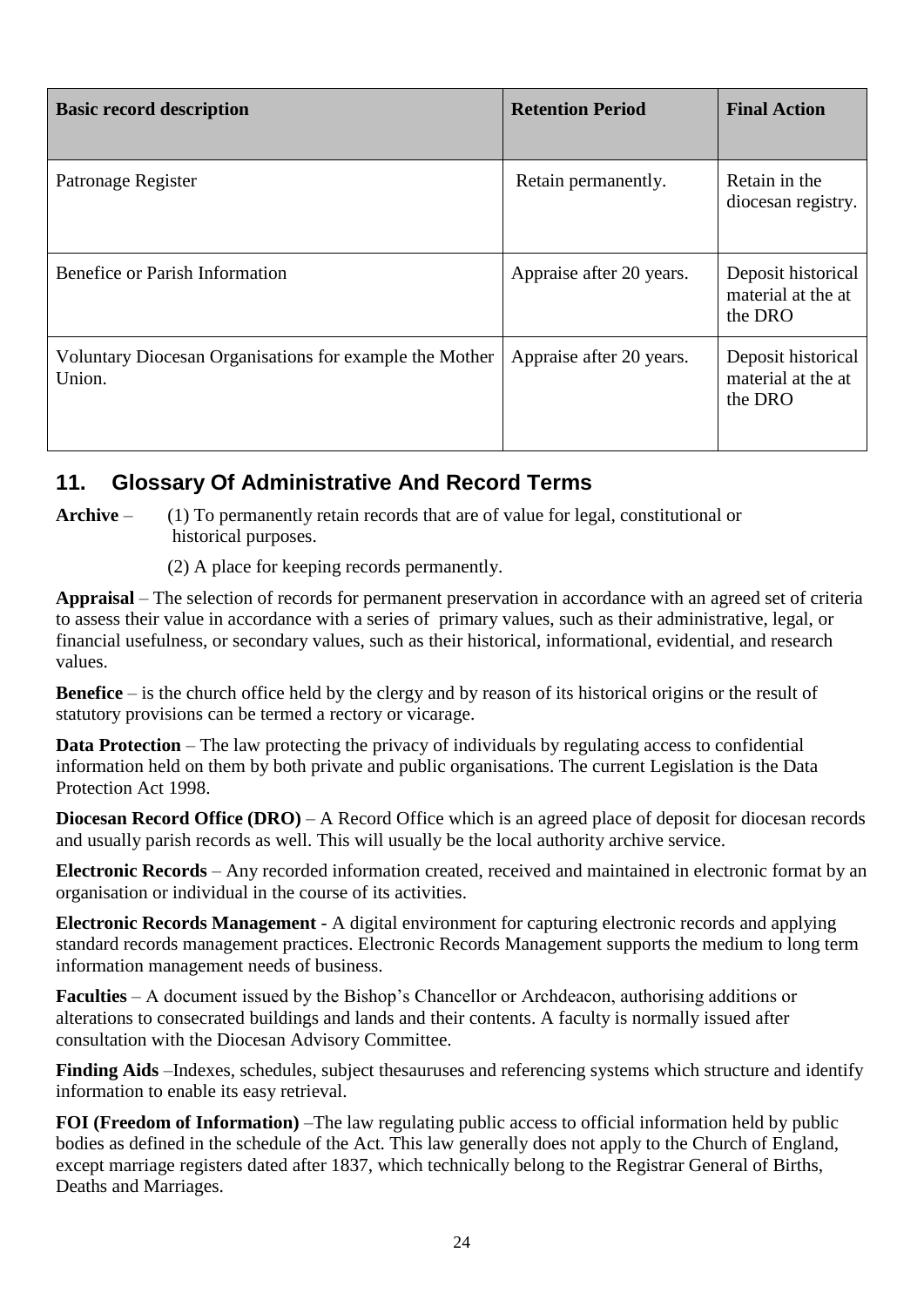**Functions** –The activities of the record creator and for which the records were created to support. It is important to establish the functions which records are created to support particularly as in most institutions organisational change is common and can lead to records and records creators being split.

**Institution/Induction** – The first is admission of a new incumbent into the "spiritualities" or pastoral responsibilities of a benefice. Followed by the induction which is admission of a priest into the possession of the "temporalities" of a benefice including the church.

**Interregnum** – The period between the resignation of an incumbent and the admission of a successor.

**LEP** - Local Ecumenical Partnership (LEP) a formal agreement under Canon B44 between the bishop and the appropriate authority of the participating Christian denomination to operate a joint ministry in a parish or part of a parish.

**Parish** – Is the geographical area entrusted by a bishop to a priest who has the responsibility for the care of the souls within it.

**Parochial Registers and Records Measure** – Is the legislation which regulates the care of parish registers and parochial archives. The 1978 Measure was amended by the Church of England (Miscellaneous Provisions) Measure, 1992. A Guide to the Parochial Registers and Records Measure 1978 (as amended at 1st January 1993) with practical suggestions for custodians and users is obtainable from Church House Publishing, Great Smith Street, London SW1P 3BN. ISBN 0 7151 3747 6.

**Records** – Recorded information (documents) regardless of form or medium created, received and maintained by an agency, institution, organisation or individual in pursuance of its legal obligations or the transaction of business.

**Quinquennial Inspection** – The survey of the church fabric undertaken every 5 years by an architect or surveyor approved by the Diocesan Advisory Committee. The report will make recommendations categorised in varying terms of urgency and cost.

**Records Management** - The procedures and practices employed to structure control and regulate records whatever their medium, electronic, paper or microform. The management of records ensures efficiency and economy in their use, storage and disposal and the selection of those of value for permanent preservation.

**Register** – Formal record of a transaction or right for example the Register of Patrons created by the Patronage (Benefices) Measure 1986.

**Retention Schedules/Instructions** – A retention schedule is an analytical list of record series, arranged either under the functions carried out by the creating organisation or under structural headings of a departmental organisation. The main purpose of the schedule is to record and implement the appraisal decisions which have been made, so that these decisions can be routinely put into effect. A secondary purpose may be to set out a list of the records series in a way which will illustrate the organisation's activity.

**Series** – A basic unit of the administrative control of records and an organised group of records that are created to serve a common function derived from a particular administrative process. Series can be any size. Some are very large such as a series of PCC minutes or just a few files relating to Visitations.

**Statute** – An Act of Parliament.

**Statutory Instrument** - Delegated legislation where power to make orders, rules, regulations and other subordinate legislation is conferred on the Her Majesty in Council or on a minister of the Crown by Order n Council.

**Terrier/Inventory** – The detailed list of land, goods and ornament belonging to the parish church.

**Visitation** – The periodic visit to inspect the temporal and spiritual affairs of the parish carried by the Bishop or the Archdeacon. Records created by a visitation for example include the Articles of Enquiry.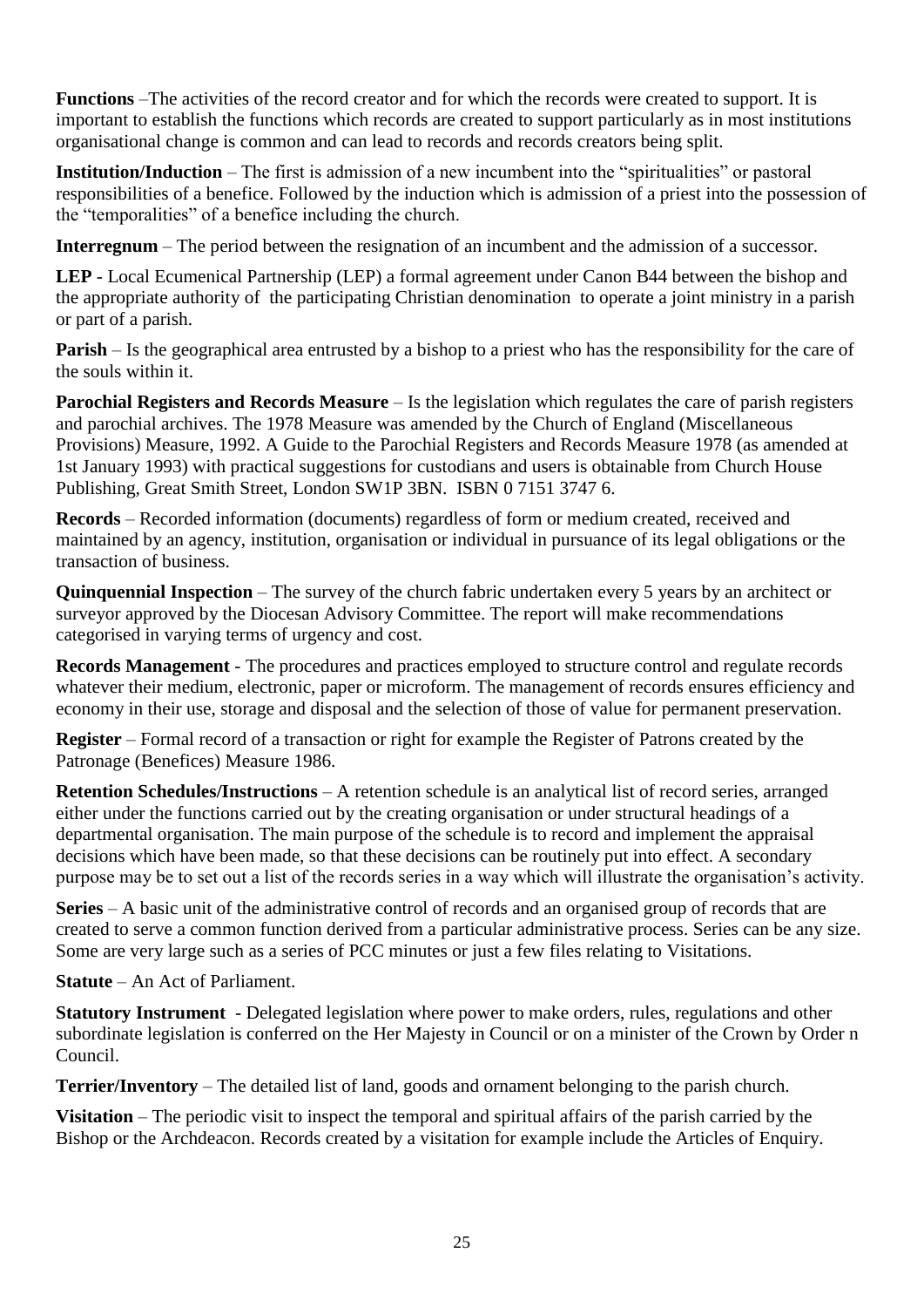## <span id="page-25-0"></span>**12. Contact details**

| <b>Church of England Record Centre</b>                            | 15 Galleywall Road,<br>South Bermondsey,<br>London SE16 3PB<br>Tel: +44 (0)2078981030<br>Fax: $+44$ (0)2078981043<br>email: archives@churchofengland.org<br>website: http://bit.ly/1oIdVEg                                                                                                                                                   |
|-------------------------------------------------------------------|----------------------------------------------------------------------------------------------------------------------------------------------------------------------------------------------------------------------------------------------------------------------------------------------------------------------------------------------|
| <b>Church of England, link to individual</b><br>diocesan websites | http://www.churchofengland.org/about-us/dioceses.aspx                                                                                                                                                                                                                                                                                        |
| <b>Catholic Archives Society</b>                                  | Honorary Secretary,<br>Sarah Maspero,<br>c/o 12 Justin Close,<br>Fareham,<br>Hampshire,<br><b>PO14 1SY</b><br>The Society has published a series of Archive Advice<br>Leaflets including retention concerning financial<br>records and a glossary of basic archival terms:<br>http://www.catholic-<br>history.org.uk/catharch/advicepams.htm |
| <b>Diocesan Secretaries Liaison Group</b>                         | Mrs Lucinda Herklots,<br>Secretary,<br>Church House,<br>Crane Street,<br>Salisbury SP1 2QB<br>Tel: 01722 411922                                                                                                                                                                                                                              |
| <b>Information Commissioner</b>                                   | Information Commissioner's Head Office,<br>Wycliffe House,<br>Water Lane,<br>Wilmslow,<br>Cheshire, SK9 5AF.<br>Tel: 01625 545 745<br>Fax: 01625 524 510<br>DX 20819<br>email: mail@ico.gsi.gov.uk<br>website: http://www.ico.org.uk                                                                                                         |